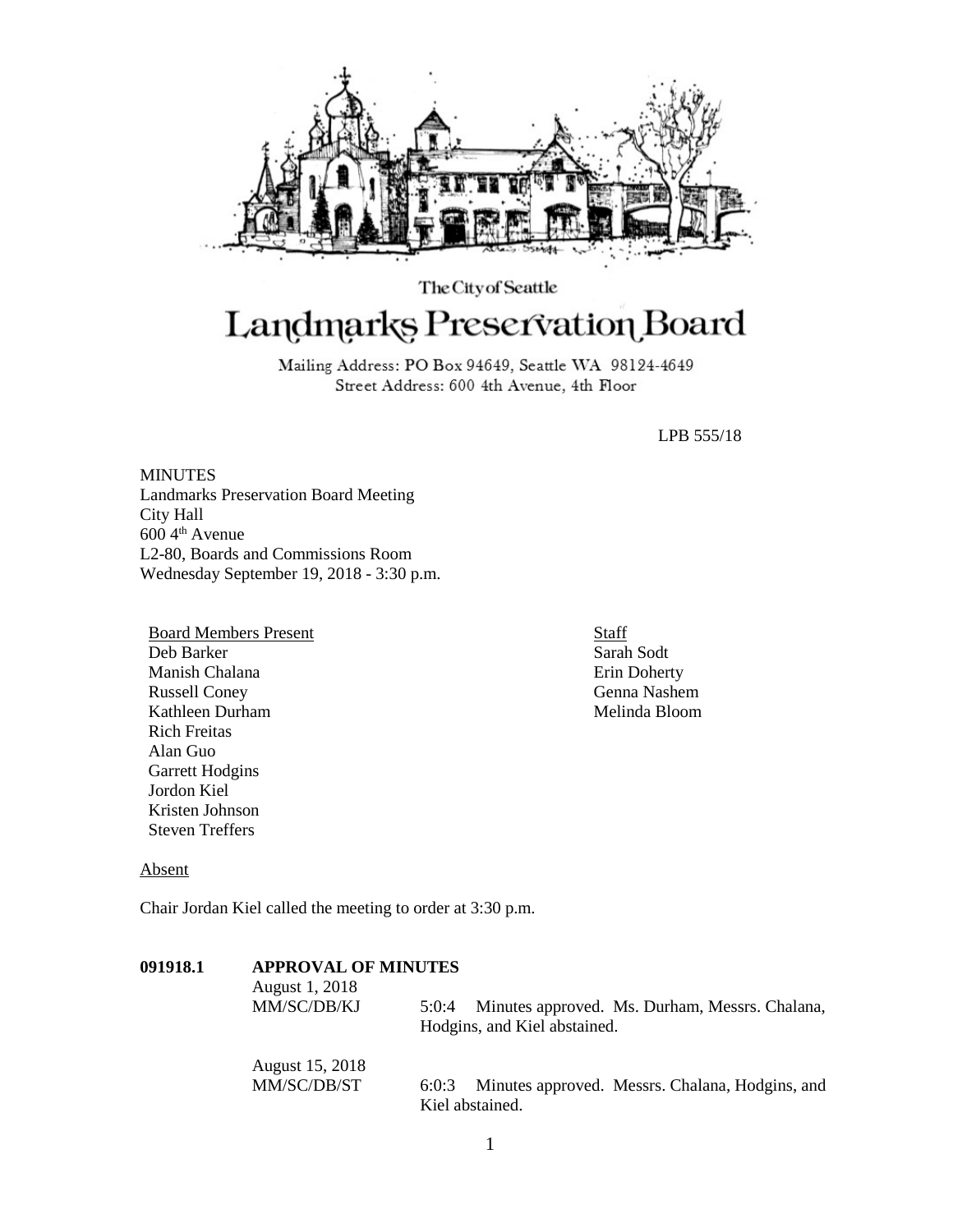Chris Jackins, Save Our Schools, read from a letter noting a number of different landmarks and posing numerous questions to the Board members. He provided a copy of the letter to the staff.

Ms. Doherty said she will prepare a written response to Mr. Jackins.

*Mr. Guo arrived at 3:40pm.*

## **091918.2 CERTIFICATES OF APPROVAL**

091918.21 NSDAR Rainier Chapter House 800 East Roy St Proposed tree removal and replacement

> Diana Prigger explained the need to remove diseased tree; two arborists assessed the tree. She proposed replacing the tree with a Cherry tree 20' from the fence on Harvard.

> Joyce explained that the City requires replacement of a removed tree with two. They selected tree from SDOT approved tree list. The Spire Cherry has a conical shape with a canopy that is not wide; the tree grows to 30' high at maturity. The tree will fit in planting strip.

Ms. Prigger said the tree is in keeping with the neighborhood. There is a range of trees in the neighborhood; on Roy there are mostly Elm.

Ms. Nashem said the committee met. Trees are planted in twos in the area; a columnar tree was preferred. The planting strip is inside the homeowner fence although it is SDOT property.

Mr. Coney asked if the tree was tested for Dutch Elm.

Ms. Prigger said it was.

Mr. Freitas said he read the report and that Dutch Elm was not the cause of the tree's demise.

Mr. Chalana asked what the mature Cherry tree will look like and noted the Elm nicely frames the façade.

Ms. Prigger said the Elm blocks the house and the Cherry will allow it to be visible.

Ms. Barker noted the Cherry tree is deciduous.

Ms. Prigger said they will select at 15' tree with 4  $\frac{1}{2}$ " diameter trunk at planting.

Public Comment: There was no public comment.

Mr. Freitas said the Cherry tree is not a compatible replacement as it is different from the neighborhood trees. He said it is attractive but is not the right replacement for a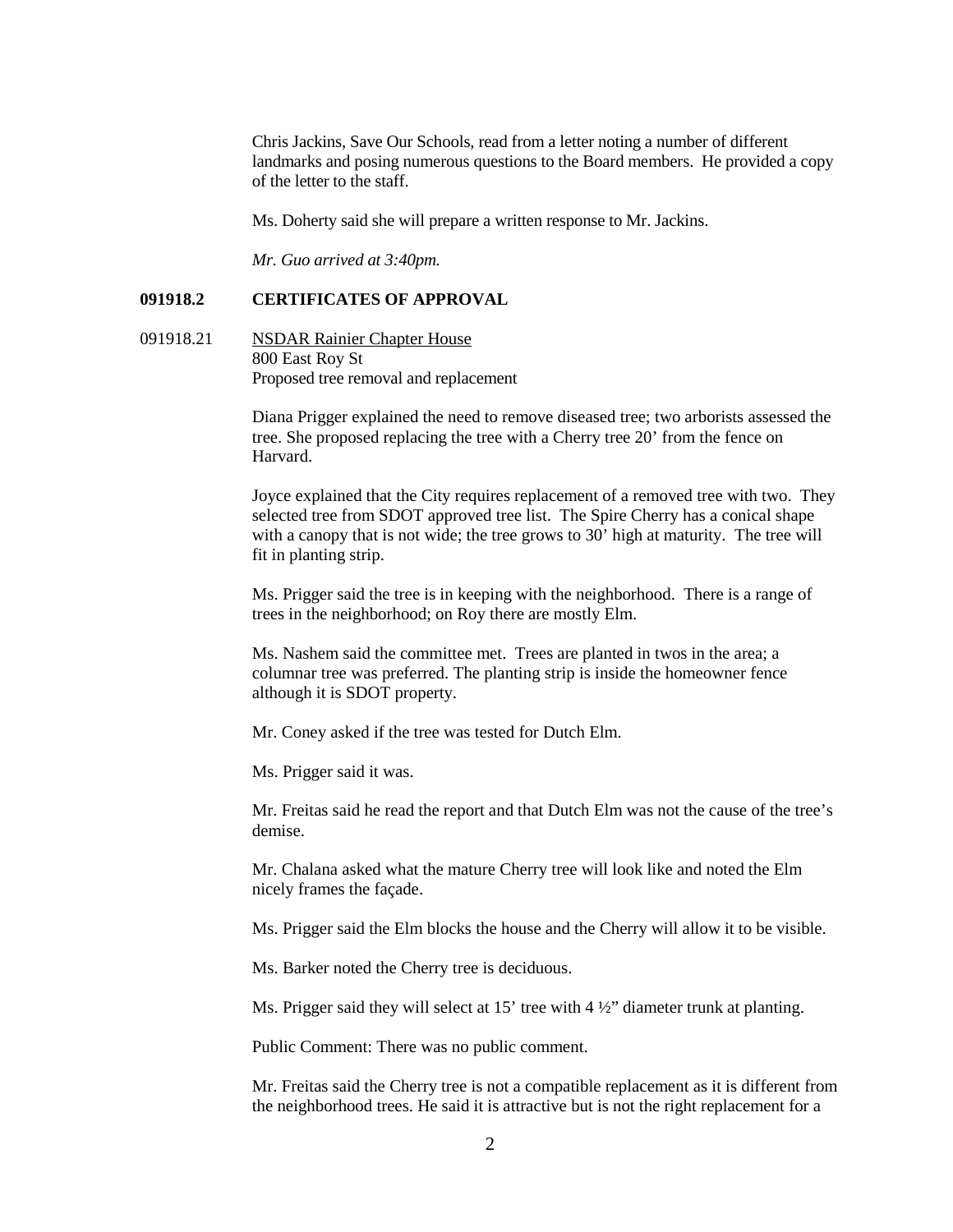mature Elm. He said there is a great canopy there now. He said if they can't replace in kind they should find something similar such as a Linden or Maple which are on the SDOT approved list. He appreciated the work done and commended the applicants. He said that on Harvard there are lots of Purple Plum trees but here it would be incompatible as a replacement.

Mt. Treffers suggested pushing replacement tree location further west.

Ms. Prigger was OK with alternate location and species and said she just didn't want the Elm to hit the house.

Action: I move that the Seattle Landmarks Preservation Board issue a Certificate of Approval for Removal a diseased American Elm tree; replacement tree species will be recommended by the Board's Landscape representative, Rich Freitas.

The proposed exterior alterations meet the following sections of the District ordinance and The Harvard Belmont District Guidelines:

## District ordinance

The proposed landscaping plans as presented September 19, 2018 do not adversely affect the special features or characteristics of the district as specified in SMC 25.22. The other factors of SMC 25.12.750 are not applicable

#### The Harvard Belmont District Guidelines

2. The Block

Guideline: Maintain yard space, especially that of front and side yards visible from the street.

Protect or add trees and landscaping to help reinforce yard edges.

3. Landscaping

Guideline: Maintain existing landscaping, especially the mature trees. Guideline: Maintain the alignment and spacing of street trees. Planting street trees where none now exist is encouraged. Existing street trees are important and pruning should be done only in a professional manner to maintain the trees health and to retain the natural form.

Guideline: Maintain a clear separation between sidewalk and street and between sidewalk and site.

Guideline: Privacy of existing properties should be preserved.

MM/SC/RF/DB 10:0:0 Motion carried.

091918.22 Doyle Building 119 Pine Street Proposed signage

> Ms. Sodt explained the replacement of sign faces in existing frames. The vinyl graphics on window are not part of the application.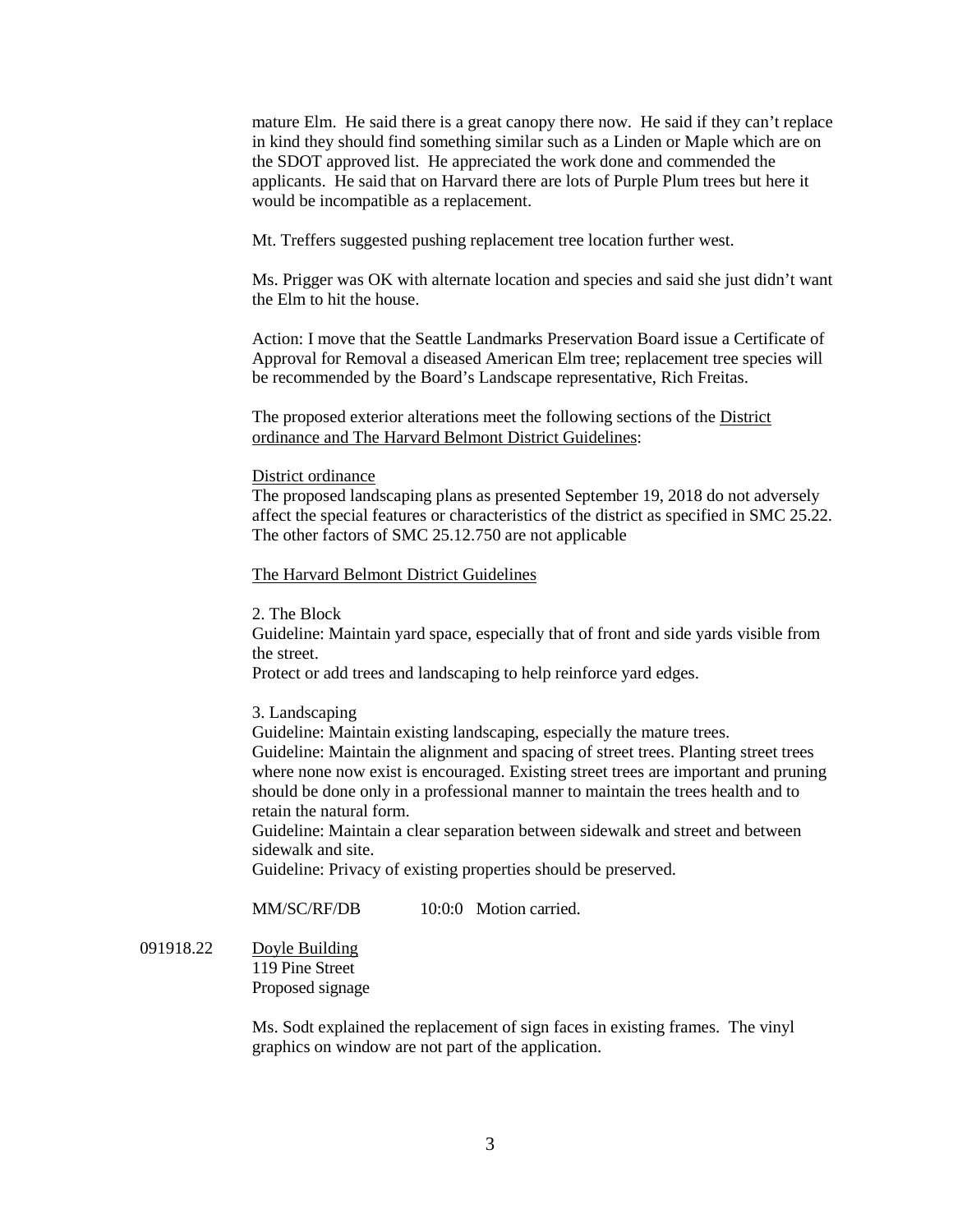The applicant said BECU will handle the vinyl portion. She said the faces will be removed and replaced with new logo at two window headers, corner blade and bronze plaques. She said they are rebranding at 22 locations.

Ms. Sodt said they used the existing attachment when the signs were first installed.

Ms. Barker said ARC had no issues with the new sign face but noted they didn't like the vinyl.

Action: I move that the Seattle Landmarks Preservation Board approve the application for the proposed signage, at the Doyle Building, 119 Pine Street*. This approval does not include the vinyl window film graphics covering the storefront windows.*

This action is based on the following:

- 1. The proposed changes do not adversely affect the features or characteristics specified in the Ordinance No. **113987** as the proposed work does not destroy historic materials that characterize the property, and is compatible with the massing, size and scale and architectural features of the landmark, as per Standard #9 of the *Secretary of Interior's Standards for Rehabilitation.*
- 2. The other factors in SMC 25.12.750 are not applicable to this application.

MM/SC/ST/GH 10:0:0 Motion carried.

091918.23 Alki Homestead / Fir Lodge  $2717$  61<sup>st</sup> Avenue SW Proposed ramp, mechanical equipment, and outdoor storage building

> Matt Schilling said they will add a walkway on the east side of the building to provide an accessible path to the main entrance. He proposed a 8' x 10' walk-in cooler outside the building on the west (back) of building; the enclosure will be clad in shingles, painted brown similar to the kitchen addition. They will include wing walls to hide dumpster and recycling. He said the two new HVAC registers inside will be installed on the log wall, but it has a low profile.

Mr. Kiel asked about compressor.

Mr. Schilling said it will be outside the building on the north side; lines will be fed under the floor. It will sit on the paving of the former patio. The interior wall units will be painted brown to blend with the wall. The Board members agreed that trimming it out with additional wood trim would make it more visible, than less.

Ms. Doherty said historically the main entrance was on the north, but the porch was later enclosed; now the main entry is on the east side.

Ms. Barker noted the drawings previously presented for the rehabilitation and addition were hand-drawn, a nice change.

Public Comment: There was no public comment.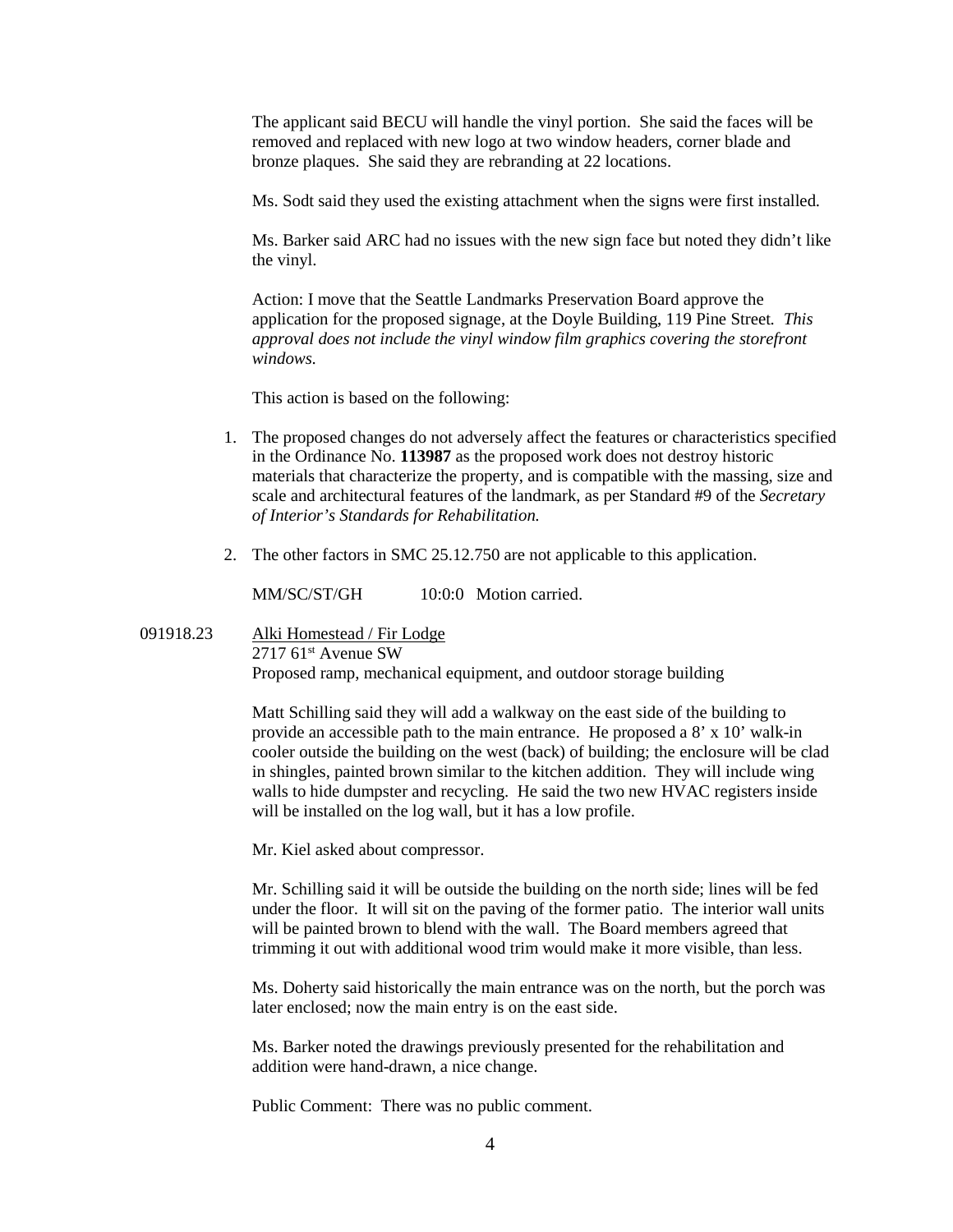Board Deliberation:

Mr. Hodgins said it is reasonable.

Mr. Coney noted their good choice the proposed roof shingles.

Action: I move that the Seattle Landmarks Preservation Board approve the application for the proposed interior and exterior alterations at the Alki Homestead,  $271761$ <sup>st</sup> Avenue SW, as per the attached submittal.

This action is based on the following:

- 1. The proposed alterations do not adversely affect the features or characteristics specified in Ordinance No. 118235 as the proposed work does not destroy historic materials that characterize the property, and is compatible with the massing, size and scale of the landmark, as per Standard #9 of the *Secretary of Interior's Standards for Rehabilitation.*
- 2. The other factors in SMC 25.12.750 are not applicable to this application.

MM/SC/DB/KJ 10:0:0 Motion carried.

091918.24 Federal Reserve Bank  $1015 \, 2^{nd}$  Avenue Proposed rehabilitation and addition

Jack McCullough said they just received the MUP.

Eric Mott went over design progression with ARC where they worked through appropriate scale and massing. He said the existing window will remain and be refurbished. The glass block at podium will be replaced with vision glass. They will bring masonry up to Code. He said the materiality of the addition is lighter and differentiates from the historic building.

Mr. McCullough said this is a William Bain Senior building.

Mr. Mott noted the setback at the west portion.

Ms. Sodt explained the building was constructed with an addition in mind.

Mr. Mott concurred and said it was noted on original plans. He said they will do lifesafety / seismic improvements. They will remove panels, install expansion joints and reinstall panels. He said the existing plaza was not accessible and is not inviting. They will redesign and reconstruct the roof portion of the podium. ARC suggested to not create a condition needing guard rails, so it still reads as a plinth. He said they will do plantings and skylights. He explained proposed lighting to trees and a wash of light to accentuate building lines and entry.

Mr. Mott said that inside the original marble will be refurbished. They will return the lobby space to original condition, original scallop bronze, elevator doors. He said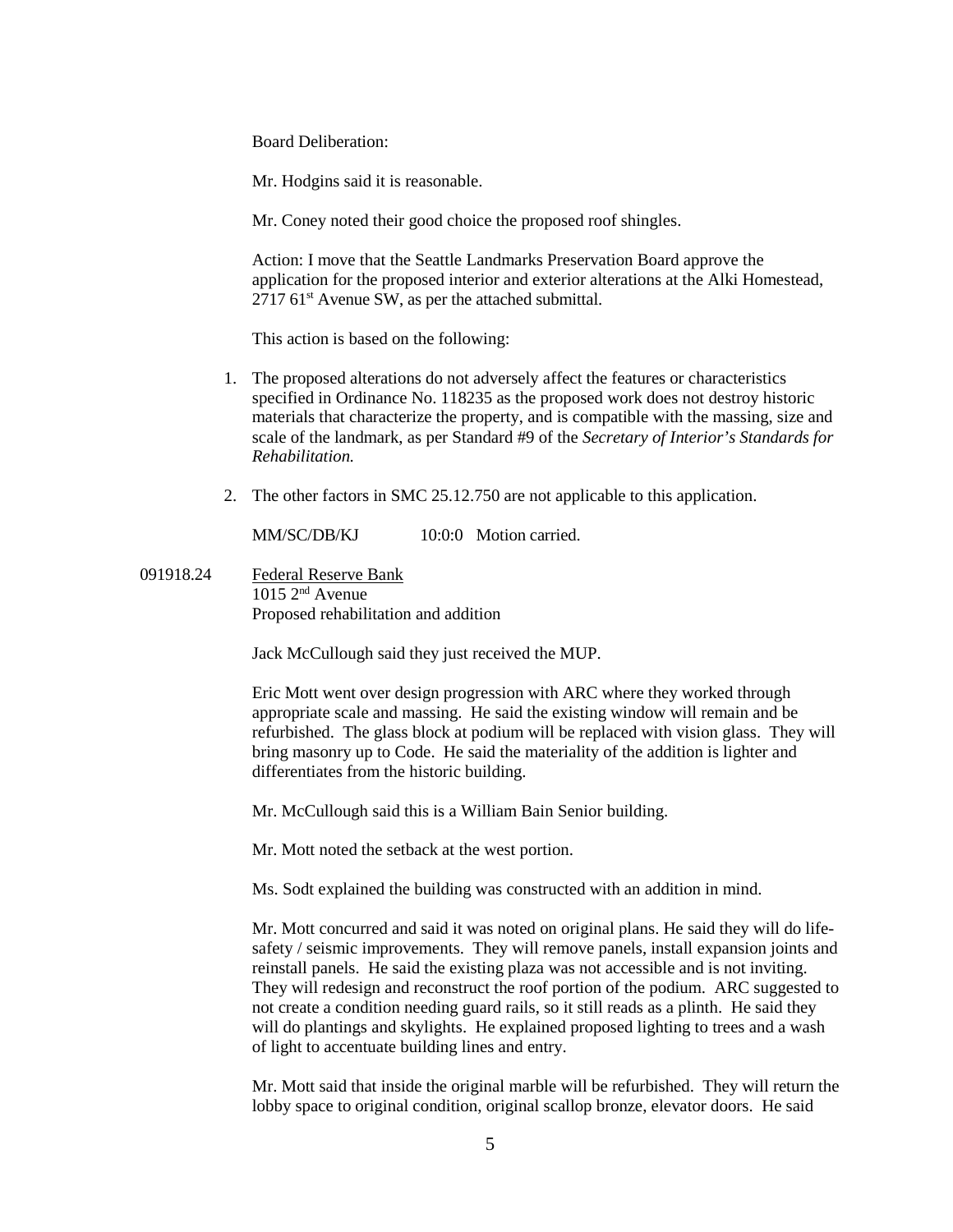they will add a provision for future elevator, hoist way. They will add new ceiling and will refurbish all original finishes. He said that they will remove carpet in teller hall, refurbish stone, clock, grills. He said they will reconstruct ceiling. The teller stone will be stored for tenant.

Mr. McCullough said they are preserving more features than originally planned.

Ms. Barker asked if the teller room was designated.

Mr. McCullough said not the whole room.

Ms. Sodt said the exterior of the building; the interior main lobby and the teller lobby areas were designated. She said the board designated less than they had purview over. She said the teller cages weren't there.

Mr. McCullough said they were replaced in the 1960s.

Mr. Mott went over proposed materials.

Ms. Sodt said this is a real addition, not demolition and reconstruction. She said there are no major disruptions to the interior.

Ms. Barker asked about the vault.

Mr. McCullough said it is under the sidewalk.

Mr. Freitas asked the team to speak to the intention that the original building planned an addition.

Mr. Mott said there were a number of studies. They went over the original design which was designed and engineer to accommodate additional structure.

Ms. Sodt said there had been a tradition of doing additions to Federal Reserve Banks.

Mr. Chanala said they are keeping the entire building and just adding to the top.

Ms. Sodt said that DAHP staff were comfortable with tower and addition.

Public Comment: There was no public comment.

Board Deliberations:

Ms. Barker said the design has come a long way. She said it is special and appropriate. It started large and came together.

Mr. Treffers appreciated all the work but said he can't support it because it is not consistent with the Secretary of Interior Standards for additions. He said it is listed in the National Registry and won't be following this addition. It isn't compatible with mass and scale of the historic building and he can't get past that. He said his job is to ensure a landmark is still a landmark and with this addition, it wouldn't have the integrity.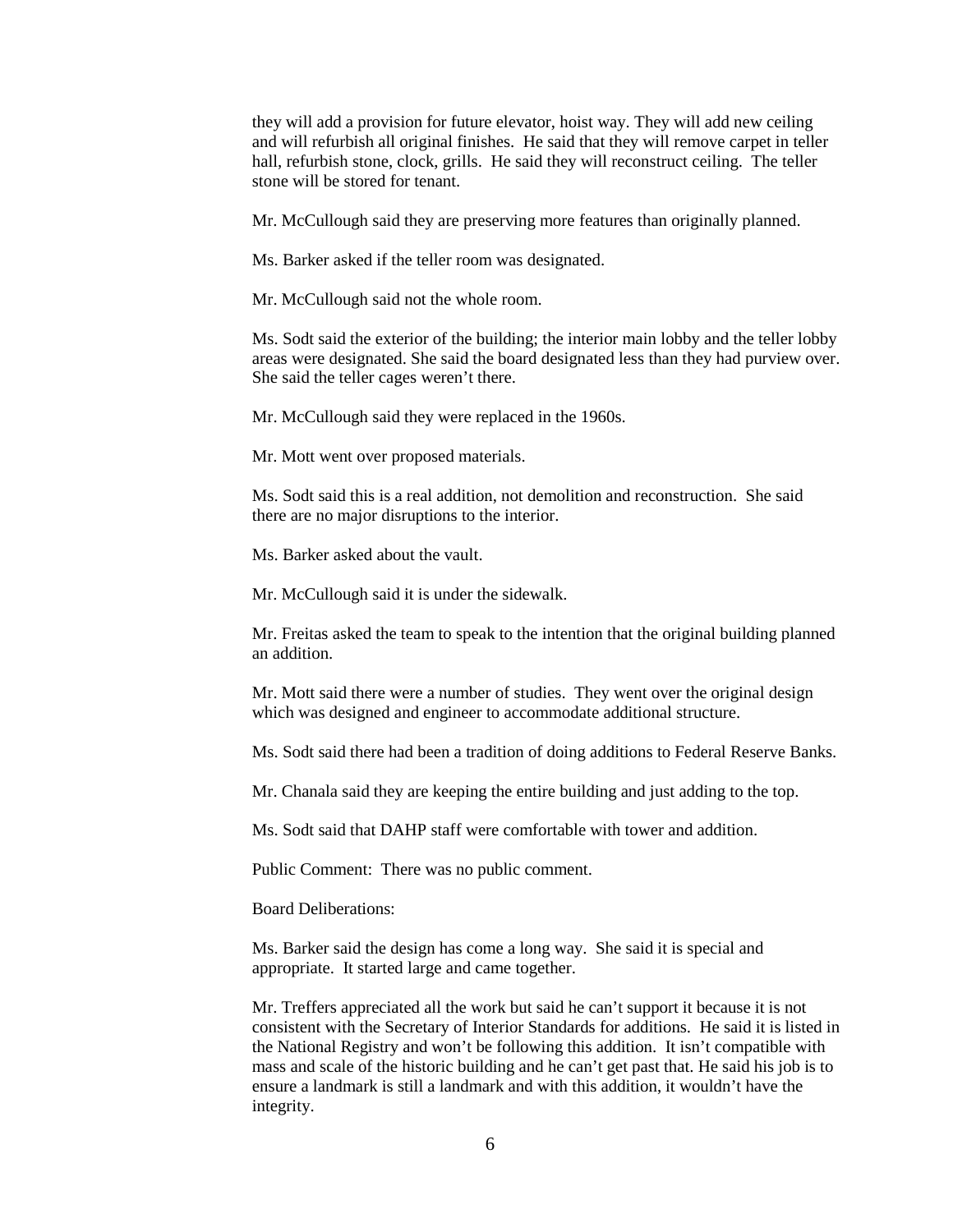Mr. Kiel said they are maxing out the mass and it is sensitive. He said there is a dialog between the two and attention is drawn to the landmark. He said the addition lets the landmark converse with the present. He said not every landmark can do this; in this case it was structurally planned.

Ms. Johnson said the original building can be seen strongly as it was; it is solid and indestructible and still reads. She said it was built intended for an addition. What is proposed is reasonable.

Mr. Chalana said he was reminded of the Grand Central case in New York; the tower created the landmark commission. He said he likes the addition; it balances historicity and contemporary well. He said the landmark shouldn't be frozen in time; this is done as best as they could do it. He said that whether or not to do it is a separate question.

Ms. Durham said the building is intact; it is a sensitive and elegant solution given constraints. She said the building still reads strongly. She said they have tread carefully and respected work to protect what is there. She said it is a good solution.

Mr. Freitas said that other buildings at this intersection are not taller than four stories. He said it is a beautiful, great design but pushes the scale a little too far. He appreciated the attention to saving detail. He said the building was meant to be added to, but it gives him a pause because of too much mass.

Mr. Hodgins supported the proposal and said they have done a nice job combining old and new. He appreciated the work done to get here.

Mr. Kiel said the detail is elegant and nice.

Mr. Coney said the scale was reduced. He said this is not precedent, every building stands on its own. He said he was conflicted by the massing but if you were to do it, it is an elegant solution. He said the building was planned for an addition. He said it is a stark building and still reads as it did. He supported the proposal.

Mr. Guo supported the proposal. He said the addition draws the eye to the original building which is nice for the landmark. He supported the lighting plan with highlights on the building.

Mr. Treffers said that if you are to do it, this is the way to do it but that he didn't think it should be done on top.

Ms. Barker read Secretary of Interior Standard #9.

Action: I move that the Seattle Landmarks Preservation Board approve the application for the proposed exterior and interior alterations, at the Seattle Federal Reserve Bank, 1015 Second Avenue*.*

This action is based on the following: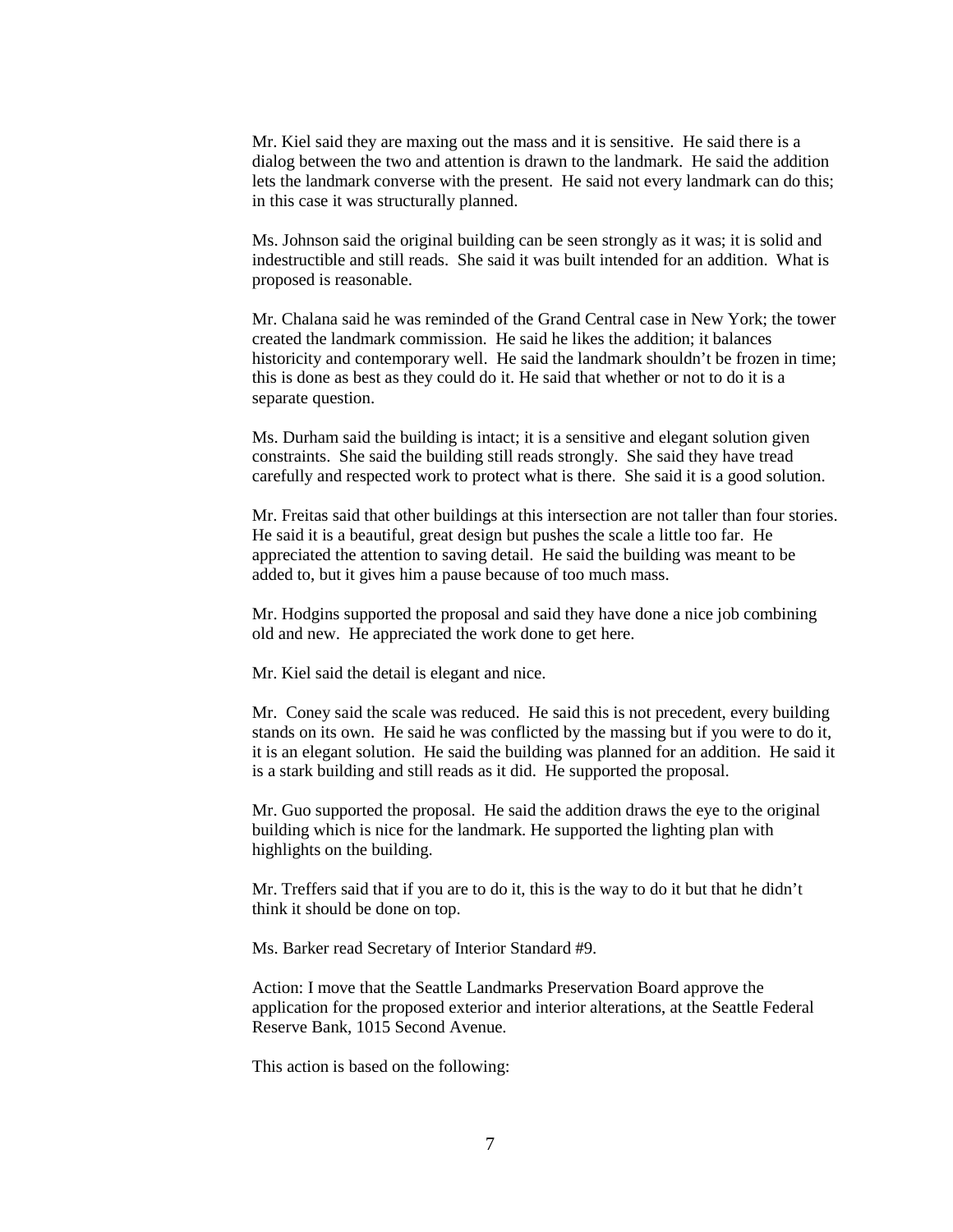- 1. The proposed changes do not adversely affect the features or characteristics specified in the Report on Designation as the proposed work is compatible with the massing, size and scale and architectural features of the landmark, as per Standard #9 of the *Secretary of Interior's Standards for Rehabilitation.*
- 2. The other factors in SMC 25.12.750 are not applicable to this application.

MM/SC/GH/KJ 7:3:0 Motion carried. Messrs. Chalana, Freitas, and Treffers opposed.

## **091918.3 NOMINATION**

## 091918.31 Bricklayers Building 318 Fairview Avenue N.

Ron Wright presented the nomination report (full report in DON file). He said the building was constructed in 1959-60 in the International Style with curtain wall. He noted lots of big players at the time were involved with the design and construction of this building. He said the building was constructed as the headquarters for the Bricklayer's Union for \$150,000. He said the masons knew how to build and had a budget; he noted secretary notes from construction meetings. He said an early schematic plan bumped out a section, but the building was constructed as a rectangle. He said the downstairs functioned as the union hall; office entry was on the back side of the building.

He said no major modifications have been made to the building but noted a sewer leak in the basement required the basement to be completely cleaned, and all drywall below four feet has been removed. The toilet fixtures in the basement were also removed as part of this flood incident. Otherwise the restrooms are intact from the original installation.

He provided context of the site and Cascade neighborhood. He went over historical context timeline and said the neighborhood was residential until the late 1950s when it was zoned industrial. The bricklayers had a union building but had to move for the World's Fair. He said that in 1953 54% of the workforce was represented. The building was sold to Vulcan in 2000; Vulcan sold it in 2006 to the City. It is used as construction offices.

Grant Copeland Chervenak was the design firm; the firm won several AIA awards. Structural engineering firm was Skilling Helle and Jackson; construction contractor was Baugh. He said the roof was designed as poured in place concrete, but they used glu-lam beams instead. Glu-lam was new technology; the masons were not happy with the switch and wanted a guarantee.

Mr. Wright explained International Style elements include emphasis on volume over mass, regularity and standardization of elements, minimal ornamentation and curtain wall construction. He said exterior is clad primarily in brick, but also features other types of masonry and tile. The plan for the building comprises a basement with two above grade stories. He said the skin of the building doesn't cover the base, reflecting that it is a skin, which was a new technology. He said that solar screen had to be installed in order to be Code compliant. An ornamental masonry screen made of light grey, glazed terracotta tiles fills in the remaining four bays. Inside this screen, the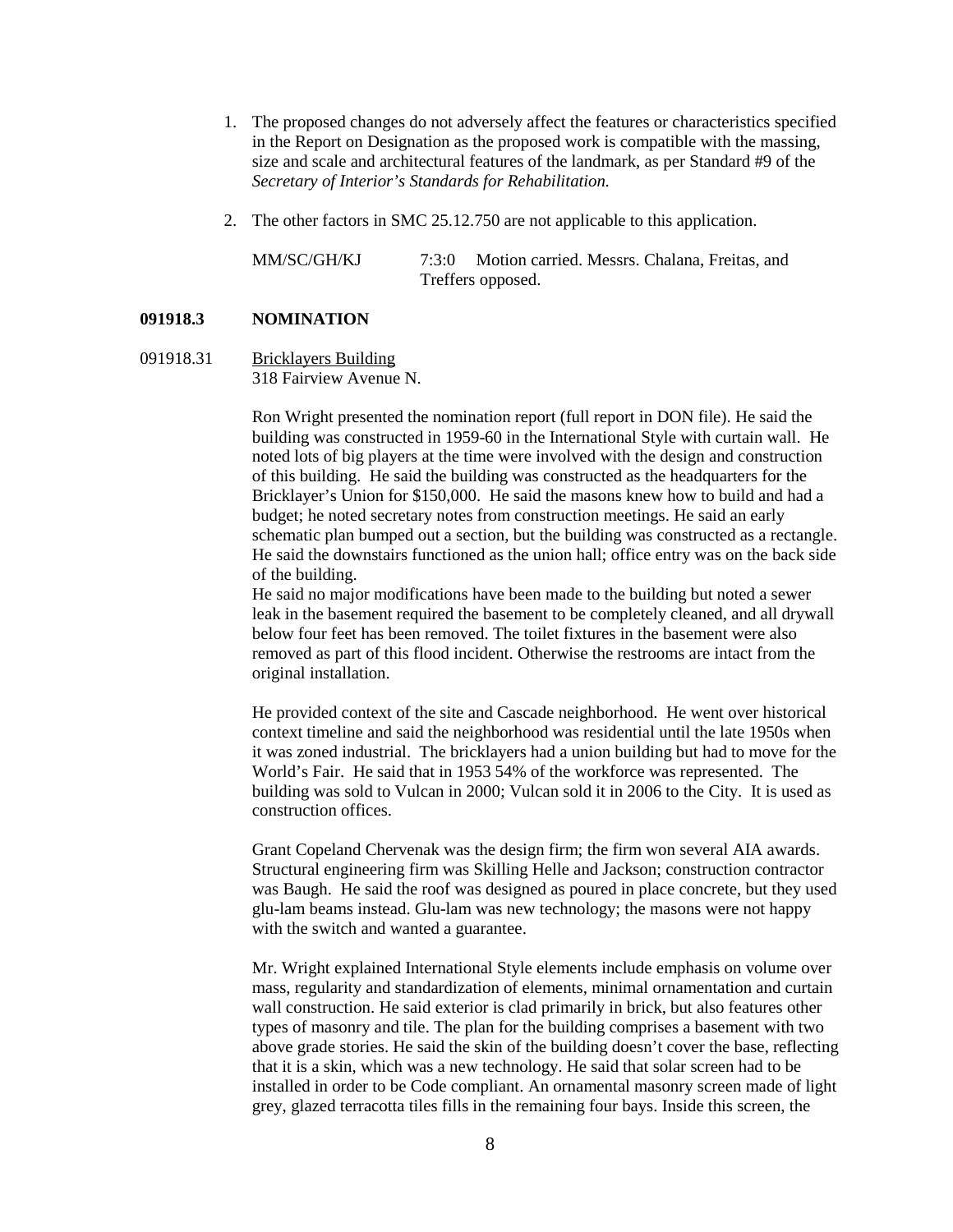interior elevation layer presents a glazed double door entry. An expanse of mosaic tile in various shades of grey is displayed over this entry, beside which a short brick wall is set perpendicular to the facade. A thin veneer of marble or similar stone covers this wall.

Near the left side of the north elevation, a large symbol representing of the bricklayers' union is engraved in the brick cladding. Within the outline of a kiln, a human figure kneels under an artistically rendered trowel and other symbols of the masonry profession. He said the artist is unknown. From the emblem, an expanse of brick stretches to meet a series of uniform windows, six each on the first and second levels, aligned vertically. Typical for this building, the long, rectangular windows have a slight metal reveal on the surface of the brick cladding.

Mr. Treffers asked if the union played a notable role in labor history.

Mr. Wright said he had no definitive answer and noted they were part of a larger union.

Mr. Coney asked if the minutes talked about the art.

Mr. Wright said no, just construction and the art was already up when the minutes were written.

Ms. Durham asked the dimension of the terracotta tiles.

Mr. Wright said the are 6" tiles, mortared in. He said he didn't have the final construction drawings. He said there is steel between the tile.

Mr. Hodgins asked if the west façade behind the tile is a curtain wall.

Mr. Wright said it is a clamp on aluminum system, like a storefront.

Mr. Treffers asked if he has seen terracotta like this.

Mr. Wright said he has seen solar screens in cinder block but not with terracotta like this.

Public Comment:

Eugenia Woo, Historic Seattle and DoCoMoMoWeWa, spoke in support of nomination (letter in DON file). She said she has given South Lake Union / Cascade neighborhood tours, an area they refer to as the 'trail of tears', seeing what is gone. She said the building is intact inside and out and she is glad it was nominated. She said it represents an era of modern movement. She said the design and construction teams are outstanding. She said the terracotta screen help define the building and noted that most are concrete; seeing terracotta screen is unique. She said the building meets criteria C, D, E.

Mr. Treffers supported nomination; he noted the detail and impressive design. He noted the terracotta, mosaic, artwork, and the clear thought that went into the building. He said the building represents the International and Modern styles. He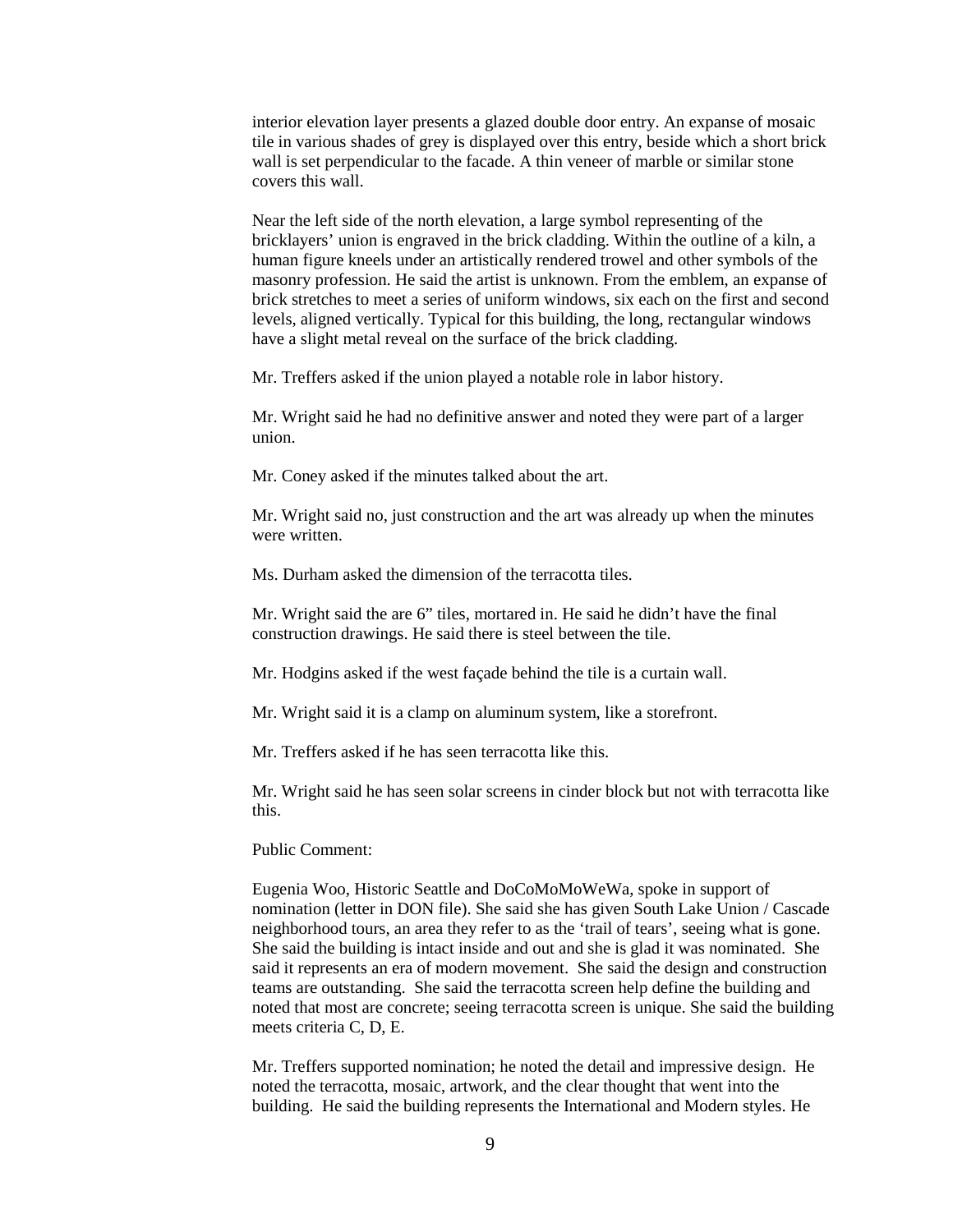said there once were many these buildings and now there aren't, with a trail of tears and that adds a layer of importance. He noted the integrity and quality of design. He supported nomination and agreed with the Staff Report, with inclusion of the interior at this point.

Mr. Hodgins said the terracotta screen is interesting and the artwork is interesting, but the building doesn't get there. He didn't support nomination.

Mr. Chalana said it is a nice building from its time and noted the brise soleil and terracotta wall. He said the exterior and interior are well-preserved. He said he was not a fan of Modernism but what is left should be considered as buildings from this era are being lost. He said it is a nice example and it has integrity.

Ms. Johnson said she would support tepidly. She said the building adds up to something interesting and it is interesting. She noted the association with the union and appreciated the information about the history of the union but noted the building is not closely tied to it. She noted the artwork tie to the union. She said it is a nice, Modernist International Style.

Mr. Coney supported nomination and said the building is intact. He said it is an underappreciated style. He did not support inclusion of interior.

Mr. Guo supported nomination and noted the terracotta wall. He noted the Winkenwerder building. He said the design firm was an important one. He supported exterior only.

Mr. Freitas supported nomination and said the International Style is difficult. He supported criteria C, and D. He said the design firm won awards, but not for this building. He said the building is significant in its neighborhood context, urban renewal and the switch from residential to industrial. He said the interior is so intact it is worth including to discuss further. He wanted more information about the labor history association.

Ms. Durham said it is intact and a nice design but doesn't leap out as a landmark. She noted the scarcity of these buildings and rarely are they so intact. She noted the terracotta tiles. She wanted more information about labor history and association with bricklayers. She didn't support inclusion of interior; to do that it would need to be really significant.

Ms. Barker said the building reflects the bricklayers. She noted the brick curtain wall and brick components throughout. She said the building represents its time. She ws not a supporter of Modernism but said this building is approachable. She noted the terracotta screen wall, union hall emphasis, brick element in basement, and bas relief. She supported nomination of the exterior.

Mr. Kiel supported nomination with reservations. He said it is rare, but this is not a board of collectors. He said it didn't meet Criterion C and that he didn't see the connection to the union role in the City. He said it is the sum of its parts. It is an intact modest International Style building. It is done well and is a good example.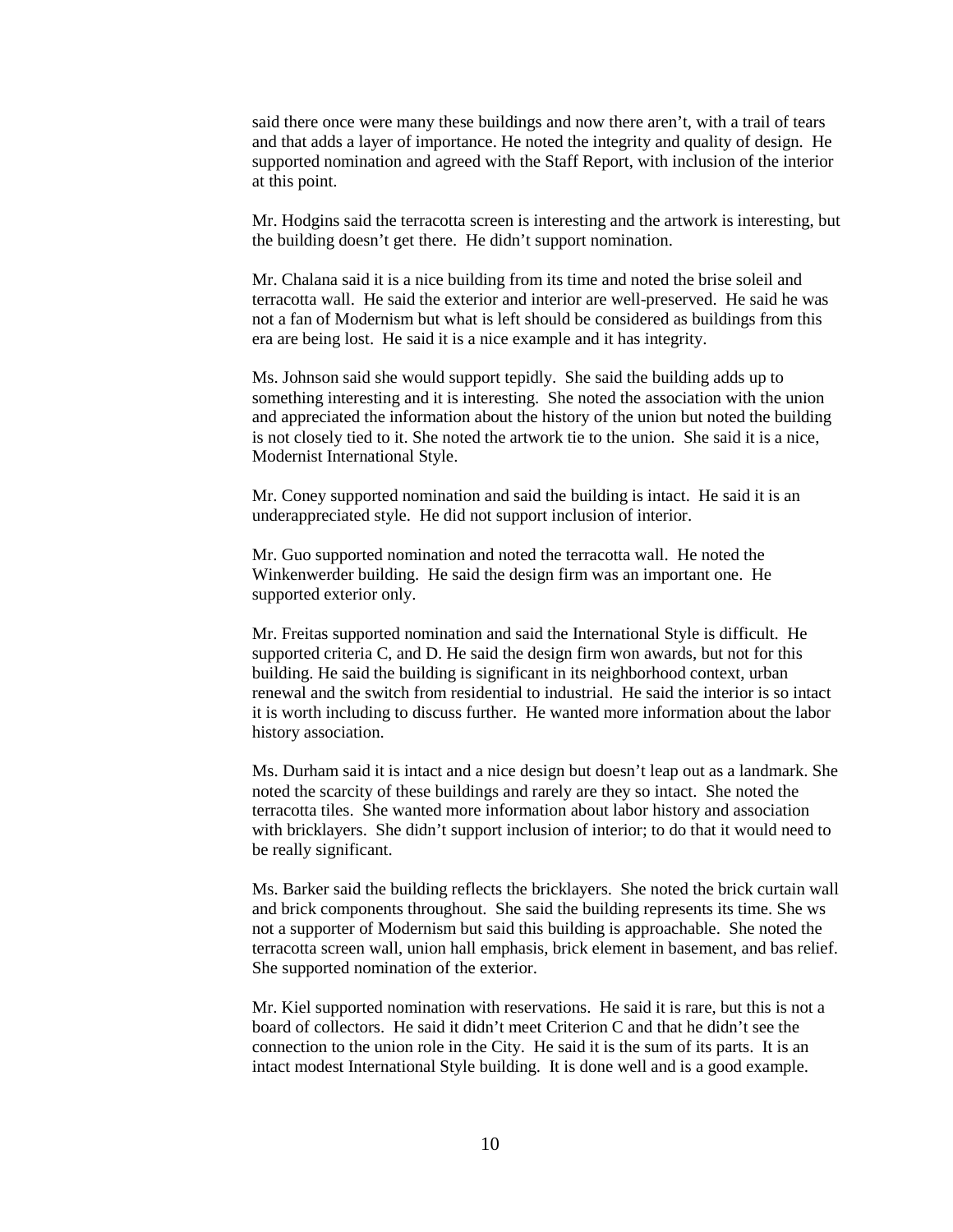Ms. Barker was curious about local brick work and noted the 157 Roy Street building.

Mr. Treffers didn't support inclusion of interior and said there is no public benefit to doing that.

Mr. Chalana asked if it is a true example of the International Style or if it is a blend. He said he wasn't convinced for relevance to Criterion C.

Ms. Durham asked if there are more examples of terracotta brise soleil.

Mr. Wright said the fabricator may know.

Ms. Johnson asked if it was installed because it was needed fast to get a building permit.

Mr. Wright said no, that they went all the way to California to get it.

Action: I move that the Board approve the nomination of the Bricklayers Building at 318 Fairview Avenue North for consideration as a Seattle Landmark; noting the legal description in the Nomination Form; that the features and characteristics proposed for preservation include: the exterior of the building; that the public meeting for Board consideration of designation be scheduled for November 7, 2018; that this action conforms to the known comprehensive and development plans of the City of Seattle.

MM/SC/KJ/RC 9:1:0 Motion carried. Mr. Hodgins opposed.

## **091918.4 CONTROLS & INCENTIVES**

## 091918.41 Sullivan House  $1632$   $15<sup>th</sup>$  Avenue

Ms. Doherty explained the Sullivan House is located at  $1632 \, 15^{th}$  Avenue ( $15^{th}$  and Olive) and is referred to by the owner as the Thorson House. The property was designated on February 7, 2018, with features that include the site and the exterior of the house.

Ms. Doherty: The memo that you have in front of you is an overview of the negotiation of controls and incentives, and the review of financial analyses that occurred with the Landmarks Board staff and two board members: Jordan Kiel and Garrett Hodgins. Taking into consideration SMC 25.12.580 and the factors outlined in 25.12.590 the staff concluded that the information provided by the owner does not substantiate the assertion that imposing the recommended controls and incentives will prevent the owner from realizing a reasonable return or deny them a reasonable economic use. We recommend that controls be imposed on the Sullivan House and have provided you with a copy of the proposed agreement to read prior to today's meeting. We have included language consistent with other recently approved agreements and added some items tailored to the subject property. I will provide an overview of the agreement like a normally do, but I want to give Garrett and Jordan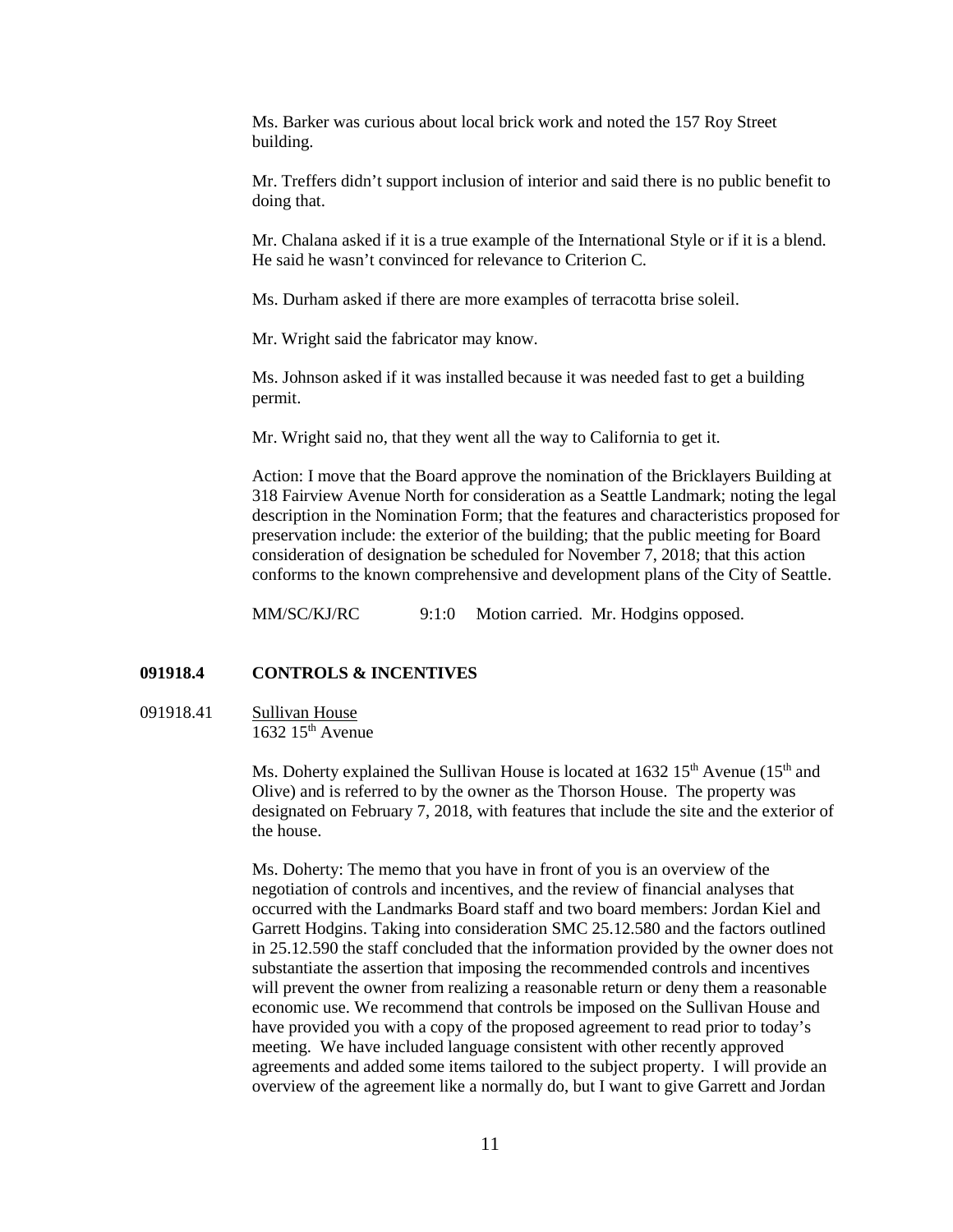an opportunity to offer any comments they have related to their review of the economic analysis.

Mr. Hodgins: I spent a lot of time looking at not only the owner's public comment but Historic Seattle's public comment and then made some of my own assumptions because I felt that some of the owner's conclusions didn't quite fit and weren't quite in line with the conclusions, I would have made regarding market value. The owner was also kind of mixing market value with the ability to attract outside capital. I'm separating those things. The owner repeatedly stated that market value is established by the purchase offer they received, saying their contract is for a property with no landmark controls imposed. The Landmarks staff has clarified they didn't direct the owner to approach it it that way, it was the owner's choice. Also, when it came to their proposed cost to do renovations there was a big discrepancy between what they felt was needed and what Historic Seattle felt was needed. Staff toured the building and felt more comfortable with Historic Seattle's proposed renovation costs. I used some of that in my analysis and made some adjustments to Historic Seattle's analysis too, because I felt that they were being aggressive on some of their conclusions. Through all that I did feel that there were scenarios that could attract outside capital from investment.

Mr. Kiel: I was working with Mr. Hodgins on this but he did the legwork. He said a number of times that proformas you put together for these different scenarios are a compilation of best guesses and assumptions, and they always are. Many developers like to say that they've seen a proforma that didn't work. So you can always turn the dial. The conversation has to be about what are reasonable assumptions. What's the market doing today. What can we reasonably get to, and we challenged all kinds of assumptions on both sides – the Historic Seattle numbers and the owner's numbers and came up with our own sort of a middle ground. There was more than one scenario that we thought could attract capital and provide a reasonable return. Especially when it came up with a couple different ways of getting there we felt like 'we're there, this can work'.

Mr. Hodgins: I think that is a good point. I think based on controls or no controls, the landmark is one thing - and the ability to rehab and sell it is another. The owner's argument that it is worth negative because so much work needs to be done was tough to swallow. Just the fact that it is an income-producing asset at this point. It is relatively rented, or there are tenants that live there now. The ability to develop or subdivide or whatever it might be, it is a pretty large lot. There is significant amount of land in the rear of the landmark that has value as well.

Ms. Doherty: Like I do with every recommended Controls and Incentives agreement I'll touch on the aspects of it that are kind of unique to this property. There is a copy of the agreement in front of you, starting at page 2, the items identified as not requiring a Certificate of Approval are really quite consistent with ones you have seen on other agreements that included the owner's participation. The things that are different are item B, just to orient you the house faces west, it is on a corner – the southeast corner and there is a portion at the east end of the house behind it as Mr. Hodgins mentioned where it is undeveloped. We wanted to give an opportunity to the property owner to not have controls on that aspect of the property, even though you had included the whole site. We defined an area that could either be the north-south boundary that is measured at 10' from the main wall on the east of the house (the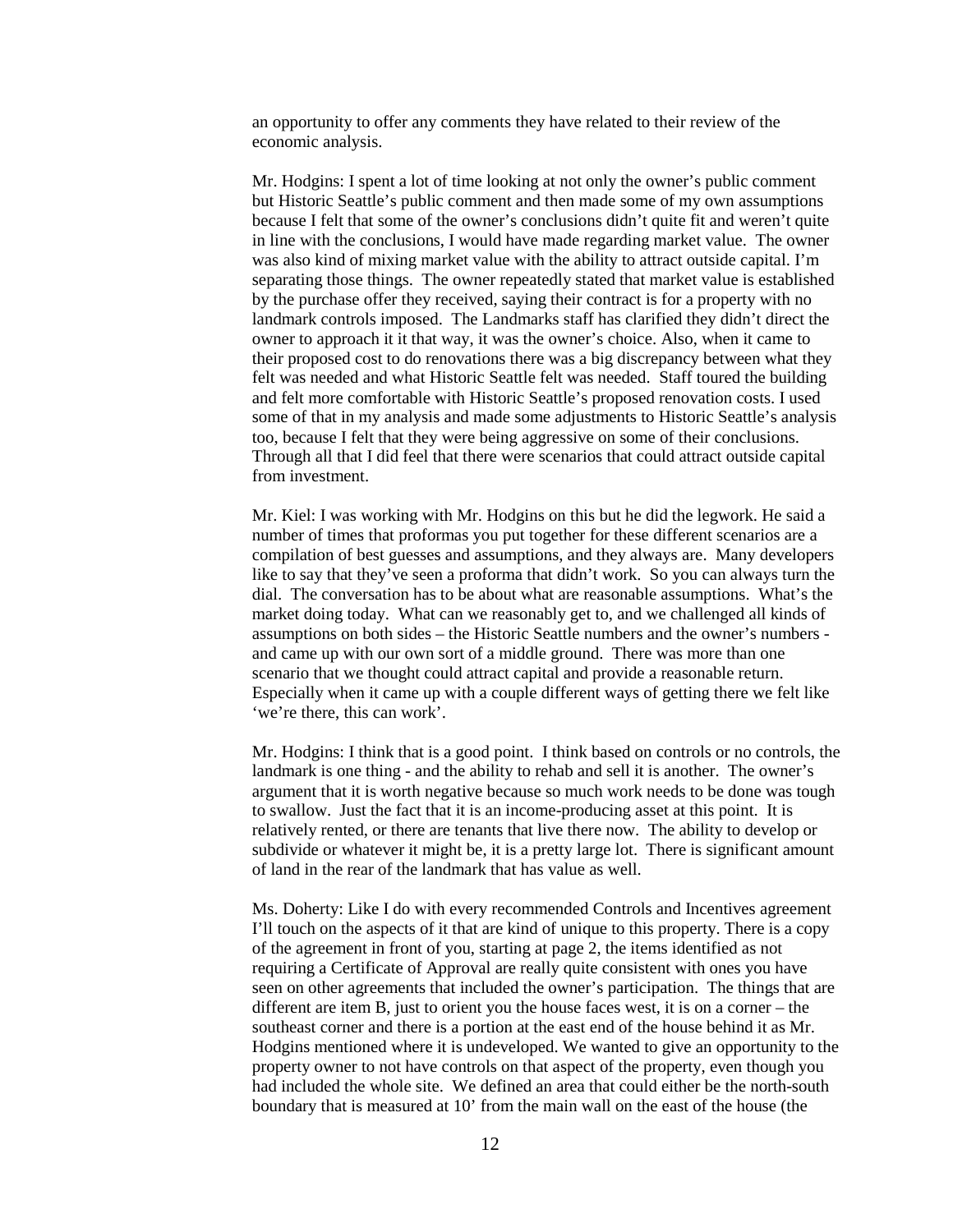two-story portion) or a new north-south property line that otherwise complies with legal setbacks. So, there are probably two different ways that you can get there. That was one item. That way someone could develop that portion back there if they could build on that and not need the board's review. And you'd still have a buffer between. Item 'h', on that same wall on the east side there is a little one-story add-on that covers the stair to the basement, and because it is not original we thought you could remove that without the board's review. You could always incorporate a new basement stair internal to the house. Item 'i', removing any non-original light wood frame access platforms that are on the northeast and southeast corners of the second floor of the house. If you were here for nomination you heard that the appendages up there were built by the gentleman who does maintenance for Ms. Thorson. On page 3, where we outlined administrative review items, all of those are consistent with things we've done recently the last four are really specifically about this property specifically. Exterior paint colors, as long as you are painting something that has previously been painted; replacing non-original windows and doors and reconstructing original door and window openings. So, the places that had once been windows that were changed to doors so if they wanted to change back, staff could review that. You are basically reconstructing the original intent. Or if they wanted to replace – there are very few if any original doors or windows left, they have all been modified. If someone wanted to replace those with something that met the Secretary of Interior Standards we would review that administrative. Item 'i': Alterations to the west site stair and main entry porch stair, and again in a way that is consistent with the SOI, as that is the original main entry to the house although it has been altered somewhat. Item 'j': any alterations to the house foundation that would be intended to improve the structural performance and weatherproofing. Any questions about the agreement?

Ms. Barker: on the Item 2 b which is dealing with the eastern portion of the site defined as a 1 or a 2, the approximate size of this is the width…60'w by 30'ish, 40'ish. Thank you.

Someone said 120.

Ms. Doherty: That is the full length of the property. This is for the piece on the end.

Mr. Barker: so, 60' by 40'-50'ish. Thank you.

Mr. Kiel: if there aren't any other questions, we'll now offer the owner's representative an opportunity to address the board.

Owner Representatives: Ann Gygi, Amit Ranade, Jason Beatty

Ann Gygi: Good evening.

Mr. Ranade: I thought there would be a projector, so we scrambled to get a projector here and it turns out that of the fist-full of cords that were in the bag, the one I need is not there, so Jason Beatty is going to do a little bit *unintelligible* light impression with his laptop. We wanted as part of this discussion to show all of you pictures of this house, so you can see for yourselves if you haven't already, what it looks like. Good afternoon, my name is Amit Ranade I'm an attorney at Hillis, Clark, Martin and Peterson Law Firm, partnering with Ms. Gygi as well. We represent the estate of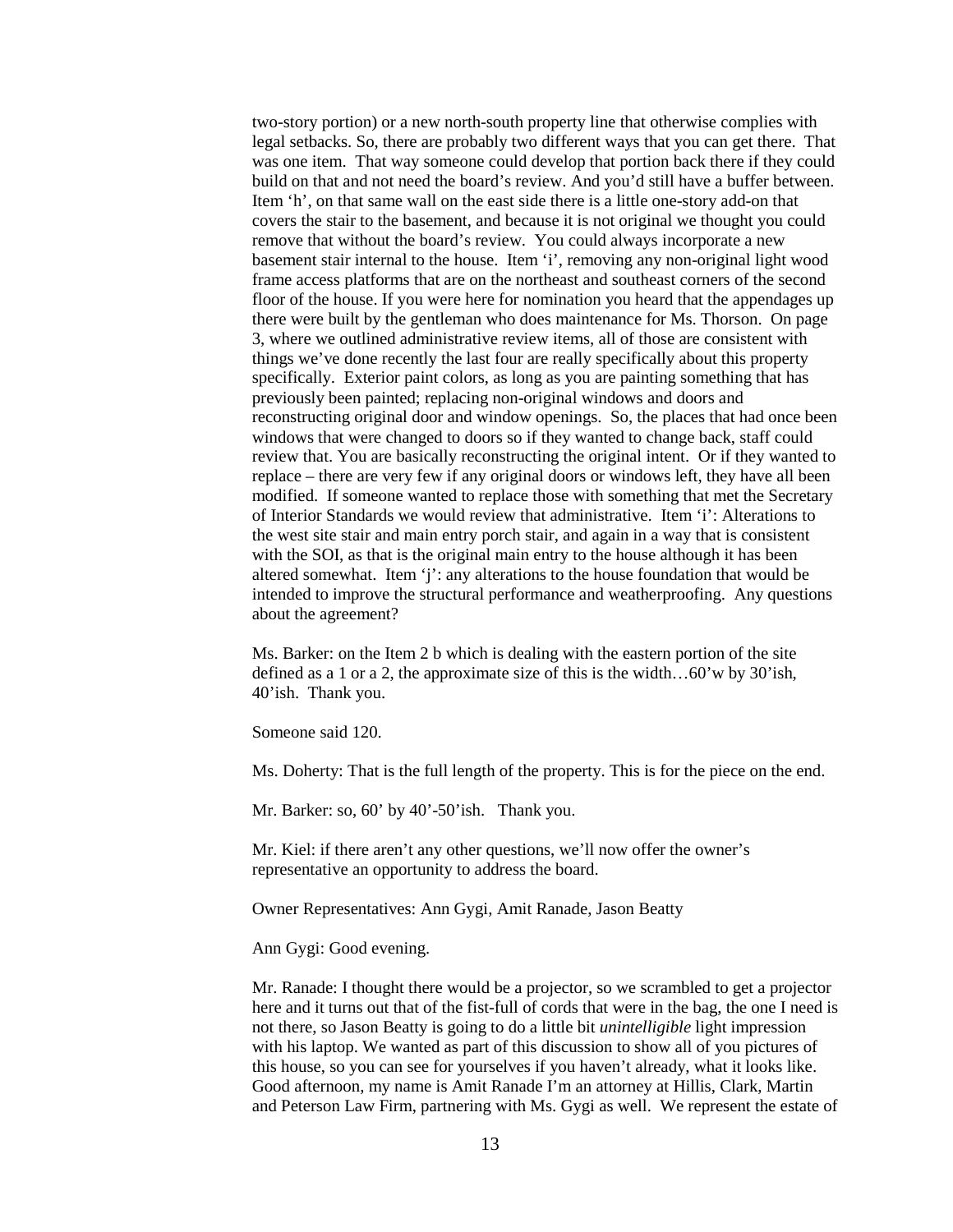Elaine Constance Thorson, who was the owner of the property. We also represent the executor Ann Thorson, and our economics consultant is Jason Beatty, also the displayer of the pictures. We thought we'd start by just talking a little bit about the client I think as we've said from the outset of this process, the designation and proposed controls here are going to have a catastrophic economic impact on the estate and all of its beneficiaries. The largest beneficiary being Ann Thorson. Ms. Thorson used her entire life savings to release a handful of the beneficiaries of this estate. They wanted to get released early and she thought it would be a good investment given how real estate is in this city. Her whole life savings are tied up in this property. I think it is also worth noting that there are a number of non-profits worthy non-profits that are also tied up in this property including the Sea Shepherd is one of them and is waiting to get to have a sale and get a little bit of money to help them do their work. We've already talked about the provisions in the preservation ordinance that are relevant here. Any applications of the LPO has to or can't deprive an owner of her reasonable economic use. That is the embodiment of a fundamental constitutional principle called substantive due process. No government action, no regulation, no regulatory act can be unduly oppressive on a private property owner. However historic this house might be, the government cannot do something that is going to be oppressive to the property owner. This is a private home we are talking about. That is exactly what is going to happen here. At a minimum it requires there is a careful balancing of the interest which is the preservation of a historic house with the impact it is going to have on its owners. We understand that it has been designated but it is worth taking a minute to recognize what it is that has been designated. This isn't a public building, it is not open to the public, the public has never been able to access it. Mr. Treffers pointed it out when talking about the union hall, how the inside wasn't public. None of this property is public, this is a private home. It has no particular historic association, there was no union that met here or did anything historic. It is just a private home. We want to show some pictures. I know staff has seen it, I've seen it, a number of us have seen it but it is in very poor condition. What is not depicted there is the roof needs to be replaced, what you will see in the pictures is that the foundation is leaking, water is literally seeping in through the wall and running down the wall and pooling on the floor. There is evidence of mold both in the basement and the interior behind some of the siding. There are structural supports that have been cut off from the bearing walls and there is some slipshod repair work that you'll see in some of these pictures. The south turret is actually leaning away from the house and parts of this house are hidden behind overgrown vegetation. This isn't in good shape. And this estate has no capacity to do any rehabilitation work at all. If it holds this property, it is just going to sit there and deteriorate over time. The estate's only option is to sell. I know there has been a lot of talk about raising capital to do a rehabilitation and that sort of thing. All of that analysis, all it really relates to it whether or not there is somebody out there who will buy this property and do the rehab. It can't be this estate. All this estate can do is sell the property and so the impact to our client is what is the land acquisition price. All the proformas you've seen, all of the analysis, the question is what is the land acquisition price because that is the impact to our client. Ms. Thorson has submitted or is going to submit a written statement. She had to leave, she has moved. Because she wasn't able to sell her only source of income now, she is a retired schoolteacher, is her pension and it is not enough to make ends meet. She is now living with family members, in effect homeless, because she hasn't been able to close the sale she thought *untelligible*. She submitted a written statement because she can't go to the meeting. There are a couple of points in there as I said she is a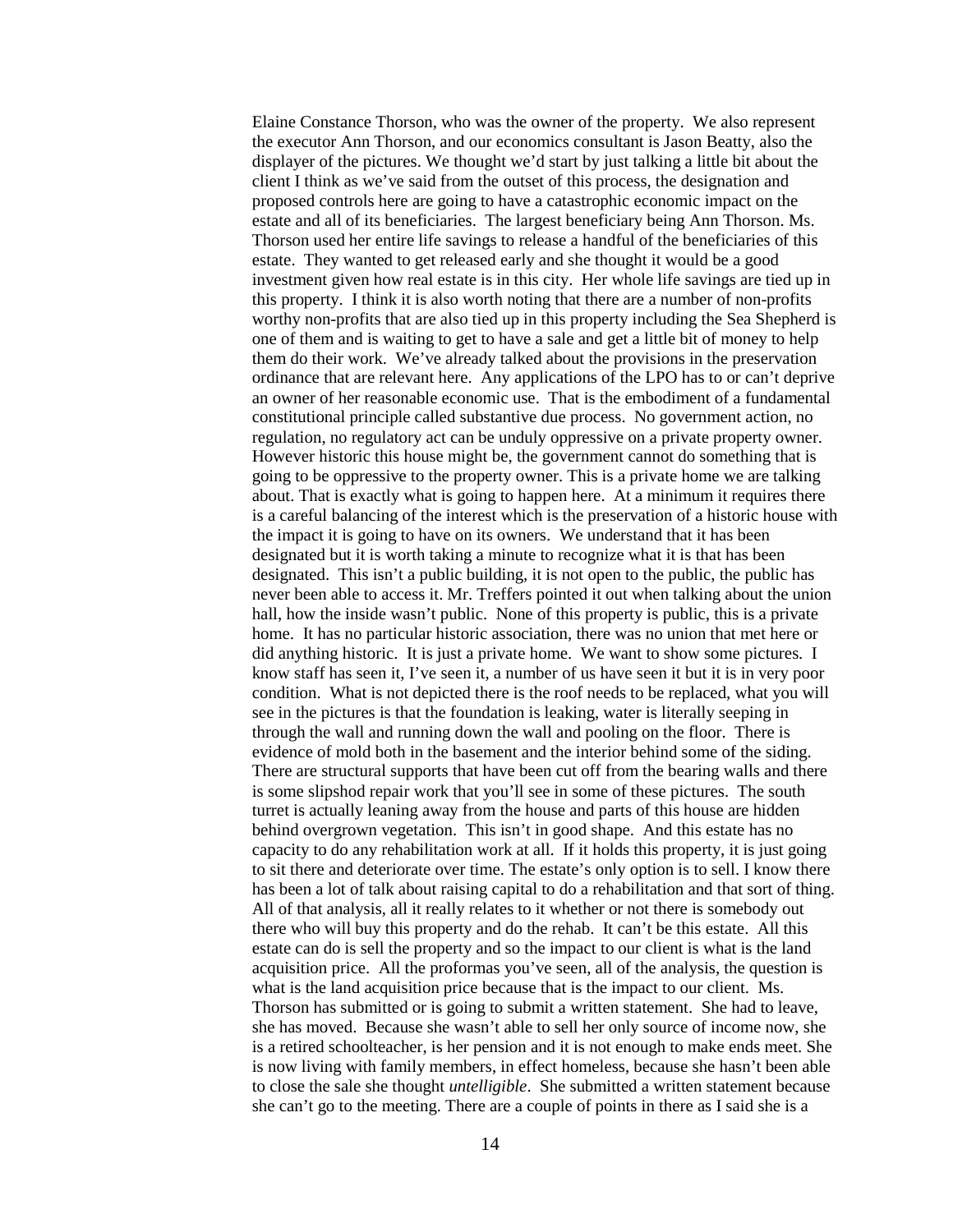retired school teacher. She has already lost one sale for \$2.5 million dollars when it got designated. Thankfully there is a buyer who is interested and has signed another purchase and sale agreement for \$2.5 million dollars, but that sale also hangs in the balance unless there is a no controls decision by this month, that sale is lost as well. We have not received any other inquiries by anyone that doesn't involve a substantial discount on the sale price which is again, in all the proforma models that you've seen, that is the land acquisition costs, the acquisition cost. Predictably in all the models you have seen show it, everybody wants a discount of hundreds of thousands of dollars in order to make this pencil. That is what we are talking about here. There are other examples of this architectural firm's work in the city. Parrington Hall, Clark Hall, on the University of Washington campus are two of them. Parrington was designated recently. To the extent the interest of the city is to preserve that style you are doing that through Parrington Hall to preserve this architect's work. There has been, the staff talked about their report, and of course Historic Seattle submitted their own report. I'm going to point out a couple of things to keep in mind in the Historic Seattle report and then I'm going to ask my colleagues here to drill down on a couple specific points dealing with the construction costs and some of the economic analyses. A couple points I want to start with. Historic Seattle's submittal had three options in it. Two of those three options require the sale price to drop to \$1.7 million dollars. That is a hit of \$800,000. Their model, two of their three models only work if our client loses \$800,000. To me that is a lot of money and I don't know anybody who would think \$800,000 is a reasonable economic loss. That is one point. They questioned the \$2.5 million purchase price that we had in hand. I can tell you it is a bona fide arms-length offer from no one related to us, no one is trying to do us any favors. It is a bona fide arms-length offer and they obviously haven't offered anything to the contrary. Instead they say that based on comps they've gathered, they think \$2.5 is far excessive, that \$1.7 is the right number. But if you take their own comps and instead of basing the price per square foot on houses, on the square footage of the house on the property. If you base it on the land…*unintelligible*... I took their comps and I added a column and you will see it – it is the second from the right. The column that is entitled, headed, 'land'. All I did is take the sales price and divide it by the square footage of the lot and that gives you a price per square foot for the entire site. And if you do the math, you see the bookend there at the bottom. If you're basing the purchase price based on the size of the lot, the bookend here is almost \$2.9 million. I'm not suggesting to you that's the price at which our client's property should sell. My point is simply to say that a \$2.5 million sale is within the range demonstrated by their own comps. To the extent anyone doubts that the offer in hand, which by the way is the best evidence of fair market value, a bona fide armslength purchase of the land in question. To the extent anyone doubts that you can see here using their own comps that it is within the range. I just wanted to point out that we really are talking about a \$2.5 million sale which will allow our client to live her retirement in peace, will fund a significant number of non-profits that are counting on this money. What we are talking about is how much of a discount are they supposed to give in order to cause a buyer to find the project that will pencil out, so they will be interested in buy this. That is the issue. Again, Historic Seattle's valuation, two of their three options require us to give an \$800,000 discount. Ms. Gygi will talk about construction assumptions.

Ms. Gygi: Ann Gygi with Hillis Clark. I worked with the owner and helped her find a contractor-consultant to provide an estimate for rehabilitating the house. We had them do two scenarios, one would be 'what if you rehabbed it to a single-family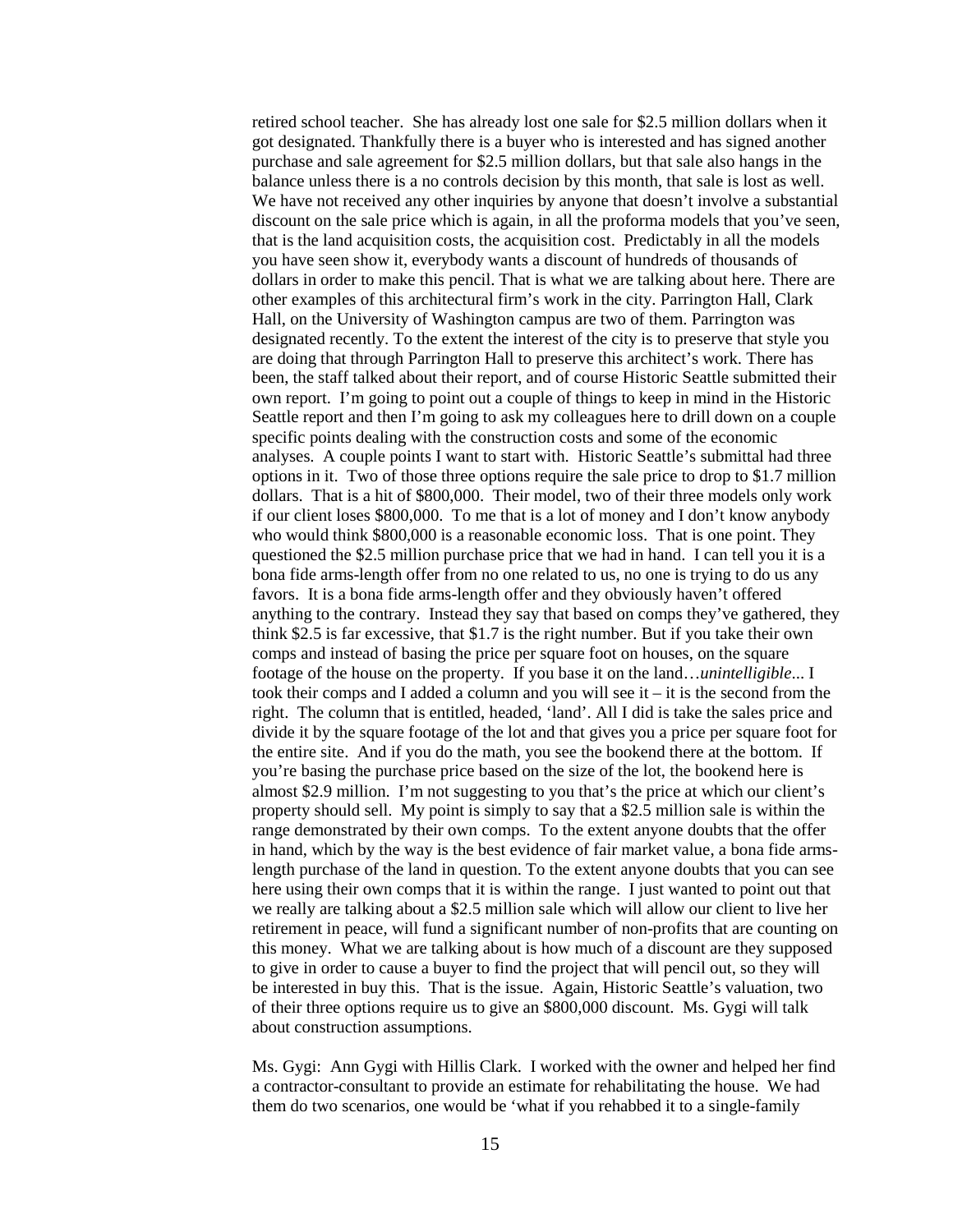home as it originally was" and the other was 'what if you rehabbed it to the state it is now as a five-unit apartment building. So, we got Better Builders, a local contractor, to tour the house, walk the site, and prepare those estimates for us. Pete Bachman with Better Builders was no able to be here today and he would be much better able to explain these things, but he is out of town. He supervised the preparation of the estimate and he also came with us and we toured the house again just recently with some DON staff and, again, looked over the condition of the house and the estimate and has confirmed that they stand by their estimate as it is. I think it's important to understand the approach that they took to prepare their estimate. Better Builders prepared a site-specific estimate to bring the house to a safe and sound condition. You've all just seen the condition that it is in now, it's got a lot going on. A lot that is very visible wrong with it, some things that are very strong indicators of potential structural problems, the leaking foundation, the roof that needs to be replaced down through the sheathing, holes in the siding, just many, many things that as he confirmed, present a problem that it is not just the things that you can see that need to be patched or fixed but those are big indicators that there are going to be additional problems behind. He has 30-years-experience doing this, he works here, he has done restoration of old homes in the east coast in here and so he has got a lot of experience in looking at this. I would also say that is consistent with other reports that this board has received from other projects. I'm looking at a contractor estimate from Architectural Building Inspection Inc., that just says, "keep in mind the cost of rehabilitating individual building components tends to be very much higher, two to four times, than installing the same components all at once or during the construction". So again, they are proposing to take it down to the studs, but they are still rehabilitating an old home. Also keep in mind that when deferred maintenance and repair cause individual component failure they typically inflict secondary damage on related components which, in turn, require additional corrective work. And so, they're taking into account the fact that what you see is not all what you get. There's going to be a lot more that needs fixing than just what you see. So, their assumption, based on the roof, the foundation, and all of the conditions, the siding, elsewhere, was that this was going to be a substantial alternative by the time that they did all that work and the only way then to deal with seismic retrofitting, with electrical, with plumbing problems in all the bathrooms, in all the kitchens up to code and all of those things was to take it down to the studs. Again, the interior of the house is not proposed for controls so that wasn't at all contrary to what has been asked for by the Landmarks Board. But you did take that into account and so from their perspective, that was the best approach to put this house in a safe and sound condition for the tenants that are going to live there in the future and if you are going to preserve historic home you want to preserve the historic home you don't want to just patch some things and have it continue to degrade because you have left mold or unsupported structures or anything else untended to. So, whether all of that lines up at the exact point on the cost scale that our contractor estimated or not, there is a range there that probably could be met but it defies logic to think that you could rehabilitate this house for \$206/square foot which is what the Historic Seattle provides. In 2012, this board looked at the Carmack House and in that case there again there were disparate estimates on what it would cost to rehab that house and where the board wound up was looking at a cost estimate of \$300 - \$400/square foot in 2012. So, if you escalate that to today's prices that is at least \$500/square foot in current prices for rehabbing an old house with structural issues. So that is one point in that range that we incorporated into some of our review of Historic Seattle's work to see how things pencil if you take…from within that range. So, I just want to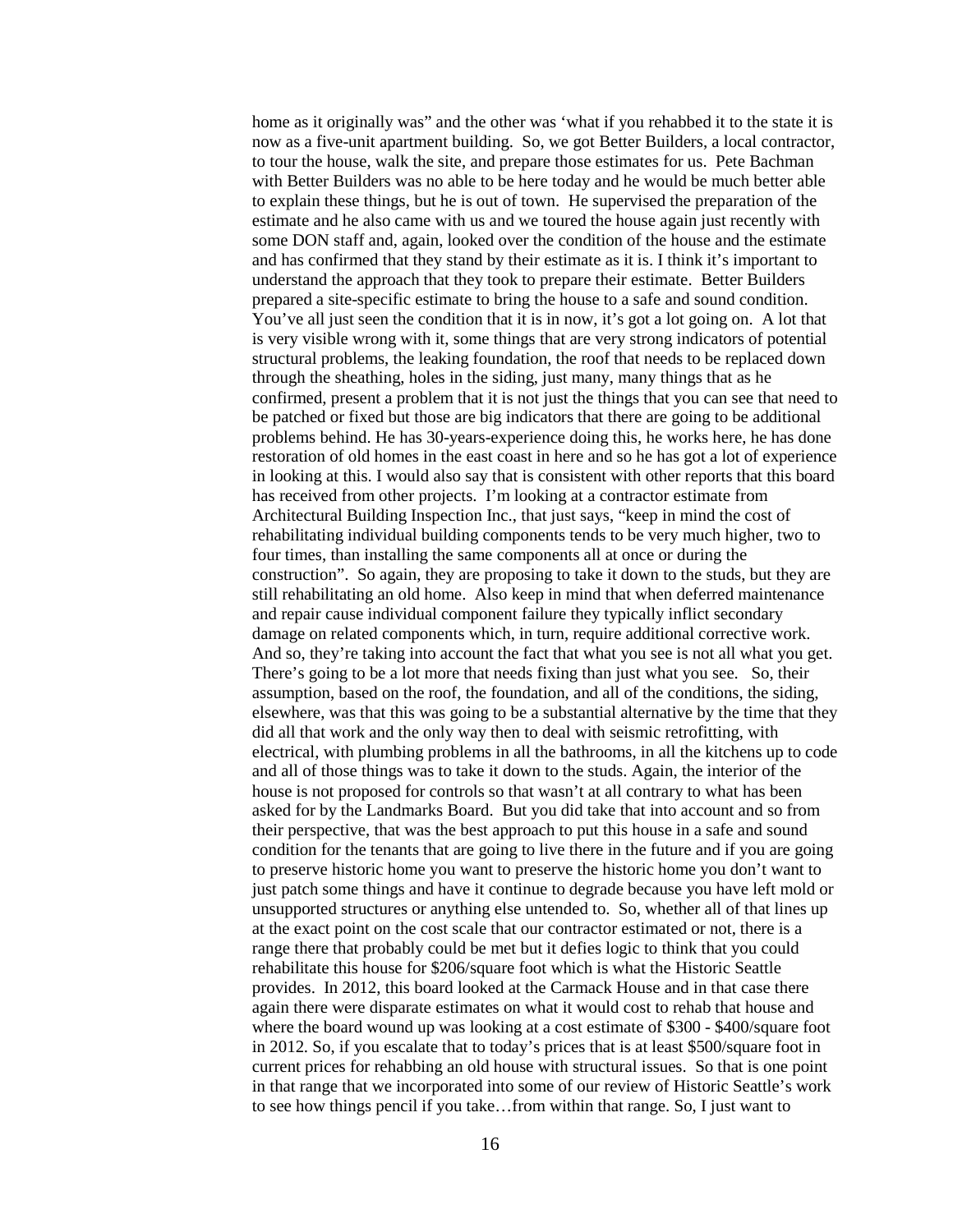provide that background and then we will turn it over to Jason to talk about our economic estimate.

Mr. Beatty: Jason Beatty with, me (laughs), OK the first thing I want to do is address this sort of bonkers negative \$600,000 value. I want to point out that after rehab I broadly agree with the results of Historic Seattle on the page that you are looking at, right? So, they think it is worth about \$1.6, I said it was worth about \$1.7. The problem is you notice the note? What does the note say? Deferred maintenance, right? They haven't adjusted that \$1.6 for deferred maintenance, so how am I getting to negative \$1.2 million and negative \$600,000? Well, my opinion, no sane person is going to want to incur the \$2.9 million problems going on with the property. So, if I were investing and yes, I have invested in real estate, I've *unintelligible* real estate and consulted on billions of dollars of real estate transactions I would be very hesitant to spend \$2.9 million on an asset I could eventually sell for \$1.7 million. Shifting gears over to speaking directly to the proformas that were created by Historic Seattle. So, I have some notes here that I want to speak from. Generally, I have some disagreement and to be frank they're very minor disagreements in the inputs that are in Historic Seattle's numbers. As it turns out, the rate of return on this particular project is super sensitive to the input, right? Very very tiny changes to things like rent. Or cap rate. Or rehabilitation cost. Or time. It costs massive *unintelligible* I'm sure when you guys were fiddling with the proforma you know just really scoshy moves and the rent really blew the numbers up. So, I wanted to take a deep dive into the Historic Seattle numbers to try to understand how they got there to see if I could in a slightly different way. And indeed, I could. I was very troubled with the Historic Seattle numbers and that they had no time allocated to executing the.…but they show the moment that you buy the property it starts generating the income of a fully rehabbed property. Silly. Right? It's not going to take you one day to kick everybody out, fix all the stuff, move everybody back in and jack the rent. Everybody knows that doesn't work. And indeed, I believe that your model (*addressing Mr. Hodgins)* – though I haven't seen it – does include some sort of period of vacancy? *Unintelligible background*. You include some period of vacancy, right? People move out and fix things and they move back in?

Mr. Hodgins: I think this is your time to talk.

Mr. Beatty: Oh, sorry. OK. Sure. Right. So, also, I adjusted the rehab cost out and yeah it might not be \$2.9 million, it might not be \$700,000. Anybody here that has rehabbed, and I certainly have, we redid our kitchen, and anybody who has gone through that, well, stuff happens, right? There are rocks. There's asbestos. Nobody really knows what you're going to get until you start knocking down walls, right? Look, it could be \$700,000, it could be \$2.9 million. I just run with the numbers in board member Hodgkins' proforma, and I allocated that to a new proforma that I generated. Let's see. Rent, right? So, when I looked at the rent numbers for Historic Seattle, they combined the studio rent and the two-bedroom rent for some reason to apply to all the units. That didn't make a lot of sense to me so all I did was I disaggregated their rent/comp numbers and I used only the studio comparables to generate studio rent and only the two-bedroom comparables to generate two-bedroom rent. That makes sense, right? I also added one more comp to their new construction rent, in fact I picked another studio in a building that they included that for some reason has lower rent and a square footage closer to the square footage ultimately at the studios here. All those extremely minor changes are shifting around the shells of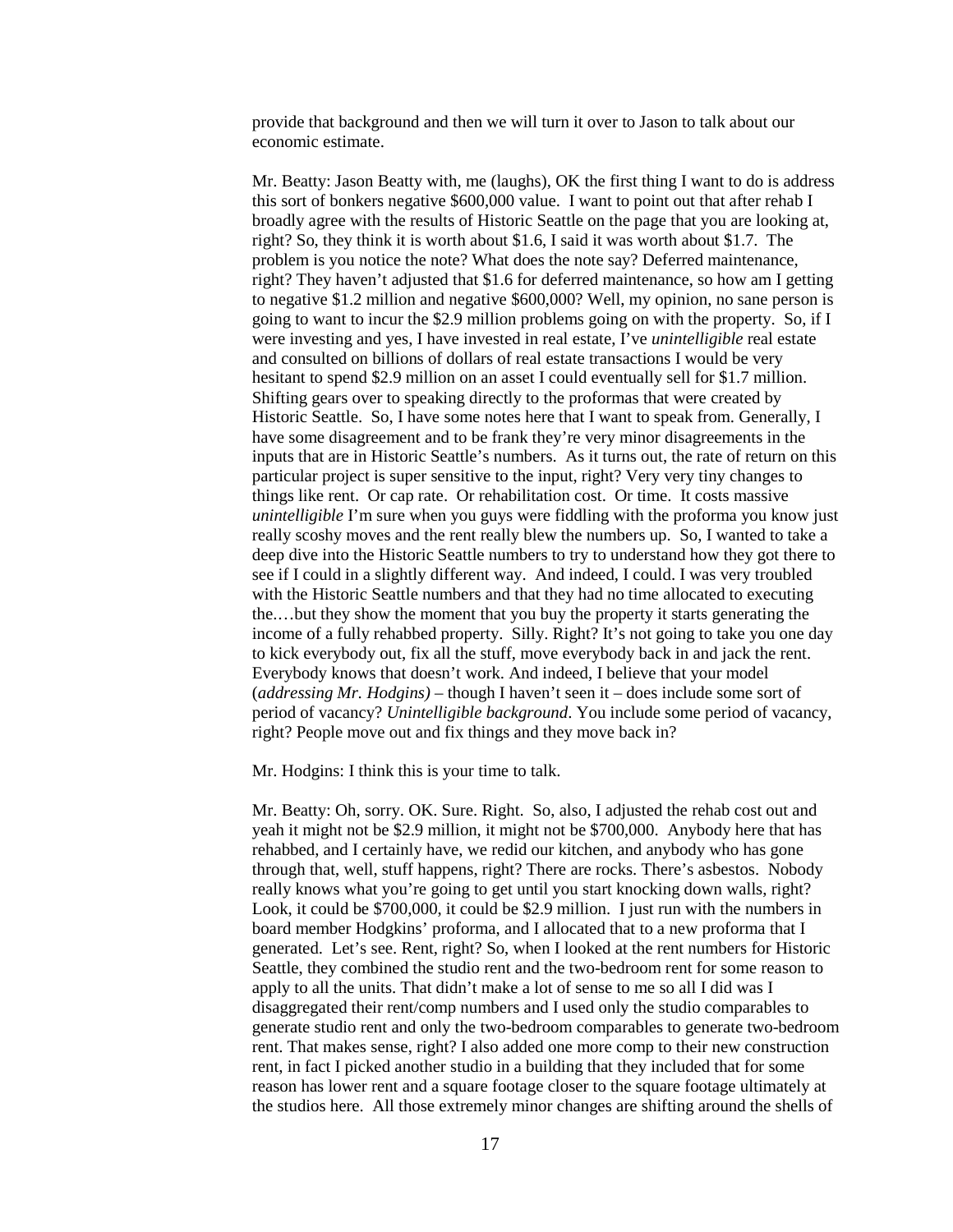Historic Seattle's data make very slight but as it turns out very important impacts on the proforma. So, I made those adjustments I adjust very slightly the new construction studios. Oh Caps. So, you'll notice in the information that I gave you I quoted a cap rate 4.35%. In fact, I think mark is more like 4.43 but I'll give you the basis point. I would love to see how Historic Seattle or the Hodgkins model generates their cap rates, we don't yet have that data. But I'm sure you have it, I would just love to see it. OK. So with those little small changes, changes in the cap rate from 4 to 4.35; changes in the rent by a few dollars, I generate the proforma do I, do we *untelligible* they have the proforma you can see that these incredibly small changes make a very outsize change in *unintelligible*. So yeah look everything could go the way of Historic Seattle, everything could go way of board member Hodgkins' model but if you miss by dollars it devastates the rate of return. And look, we are in a cooling market maybe who knows what is going to happen when this thing actually goes to market but are we so sure that we're not going to miss by 35 basis points on the *unintelligible* 20 – 40 dollars per month on the rent? Because if we do this rate of return is, in my opinion, completely unreasonable. There's a couple other issues here that I don't know at this point that I really understand. I don't understand how the MFT is currently being applied in board member Hopskins' that is a lot of syllables.

Mr. Hodgins: It is Hodgins.

Mr. Beatty: Hodgins. I apologize. And then there is a range for both timing and vacancy rate and I'd love to know where in the ranges those numbers turn up. Anything else?

Mr. Ranade: So just to bring that back to what is it that he is talking about ultimately. We have to have a model with a purchase price in it, an acquisition price that causes this project to pencil out so that someone like Jason or some other developer who's interested in buying this site. So again, our client is not in a position to do anything with it. And every model that you'll see and hear, two out of the three options that even Historic Seattle has presented, they all include a discount of several hundred thousand dollars. And that is the bottom line here is that having Controls and Incentives that will force a drop in the purchase price by as much as \$800,000, some of these models go over \$1 million dollars. That is not a reasonable return for this client, this homeowner as they sit here in front of you today. So where do we go? How do we sort of cut this gordian knot? Right? Because it's been designated. You see value in preserving it. Obviously, our primary concern is saving our clients from economic ruin. So how can we do that? Well, that is where I think Option 3 comes into play. I've been talking about two of Historic Seattle's three options until now. Option 3 that they've put out there is that the acquisition price remains where it is, two million five hundred fifty thousand dollars, the same price we have in hand now. According to them, they could do this project and it would still yield what they believe is an acceptable rate of return. So, if their we would be glad to sell it at that price to Historic Seattle and let them talk to you about Controls and let them rehabilitate the house and get the return they seem to be confident is out there. But if they are not willing to do that, A, that tells you a lot about the value or the credibility of these analyses and B, if they are not willing to do that it also points out what we already know which is we haven't been approached by anybody who is willing to buy this house with Controls that isn't asking for hundreds of thousands of dollars in price reduction. And because of that, unless Historic Seattle is willing to go through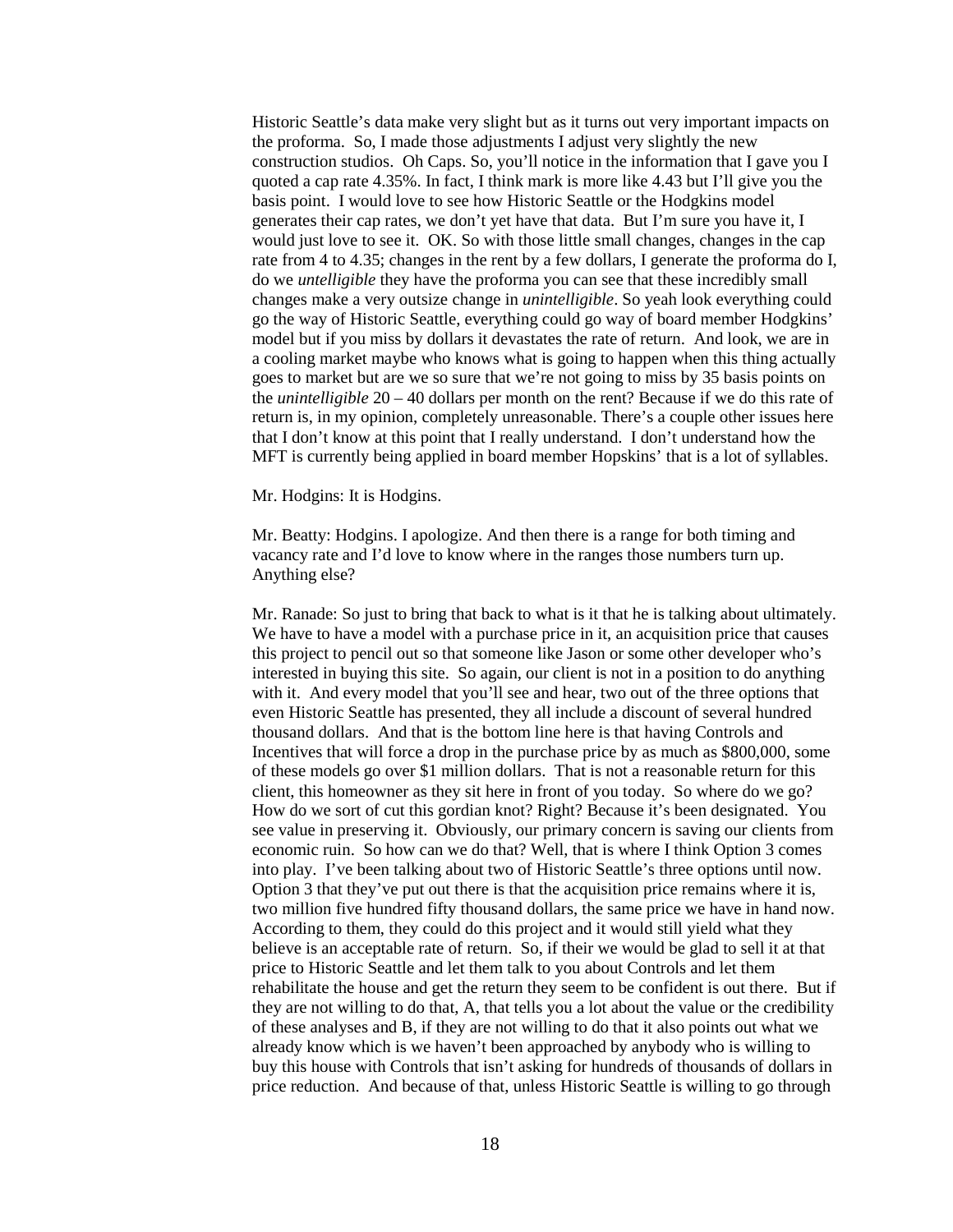with Option 3, the only option here really to protect our client's constitutional rights, is to impose no controls. We are happy to answer any questions anybody has.

Mr. Kiel: Alright, thank you. Before we do anything else we will do some public comment. If there is any. Think we'll do… There is not a whole lot of public, so we will keep it to a few minutes each. Jeff.

#### Public Comment:

Jeff Murdock, Historic Seattle: I am the preservation advocacy coordinator. Between 2011 and 2017 I sat on the board as the finance member of the Landmarks Board and reviewed several submissions for "No Controls" during my tenure, which, as a board member was frustrating. Historic Seattle, in this case, felt it was important to demonstrate through clear and documented analysis that Sullivan House could be protected and also provide reasonable economic use to its owner. Historic Seattle has unique expertise in the preservation, development and management of historic properties; this experience informed our approach to develop a pro forma budget related to the development of the Sullivan House property, with controls.

Historic Seattle created several models with varying assumptions, based on information obtained from local real estate agents, development and historic architect professionals. In our approach we used comps, estimate and rates that were all locally based, and not national averages. We used several "flip" scenarios, including one that used the \$2.55 million acquisition prices which reflects a site with no controls, and we also used a 5-year hold scenario, in order to maximize the use of historic rehabilitation incentives. The nine-unit apartment development on the site works within existing setback requirements; we believe that the power lines crossing the site near the alley are not high voltage and could be put underground, in which case the apartments could be larger, resulting in the additional revenue. Our approach to the house was focused on stabilization, addressing some of the deferred maintenance, rather than a complete restoration. In each model, we were able to predict returns which would be considered reasonable to an investor.

We understand that this is a difficult decision for the board but believe that our efforts show conclusively that the Sullivan House can be preserved while the site can be further developed to provide needed density of housing in Seattle and while providing the owner reasonable economic use. Further, we hope this analysis can provide a model for future designated properties that face similar risk. Thank you.

Eugenia Woo, Historic Seattle: I don't have much more to add to what Jeff said but just consider that no one forced the owner to buy out the other heirs. That is an economic hardship that she took upon herself and is not imposed by this process. So, I think that is really important to consider. We have been in contact with a developer colleague who is working on this project and believes it can work out. He is considering another project of the same type. He has done a lot of multi-family and new construction, and his partner has done a lot of rehab and so they think this would be a really good project for them. And so maybe they can be in contact with you guys (*addressing the property owner's team*) to talk about this more. So, I know they haven't come out of the woodwork to give the offer that you want but the \$2.55 is no controls. That is a key thing to remember is with no controls. The listing price was at \$2.2 and so we stand by our public comments and we are not going to do a point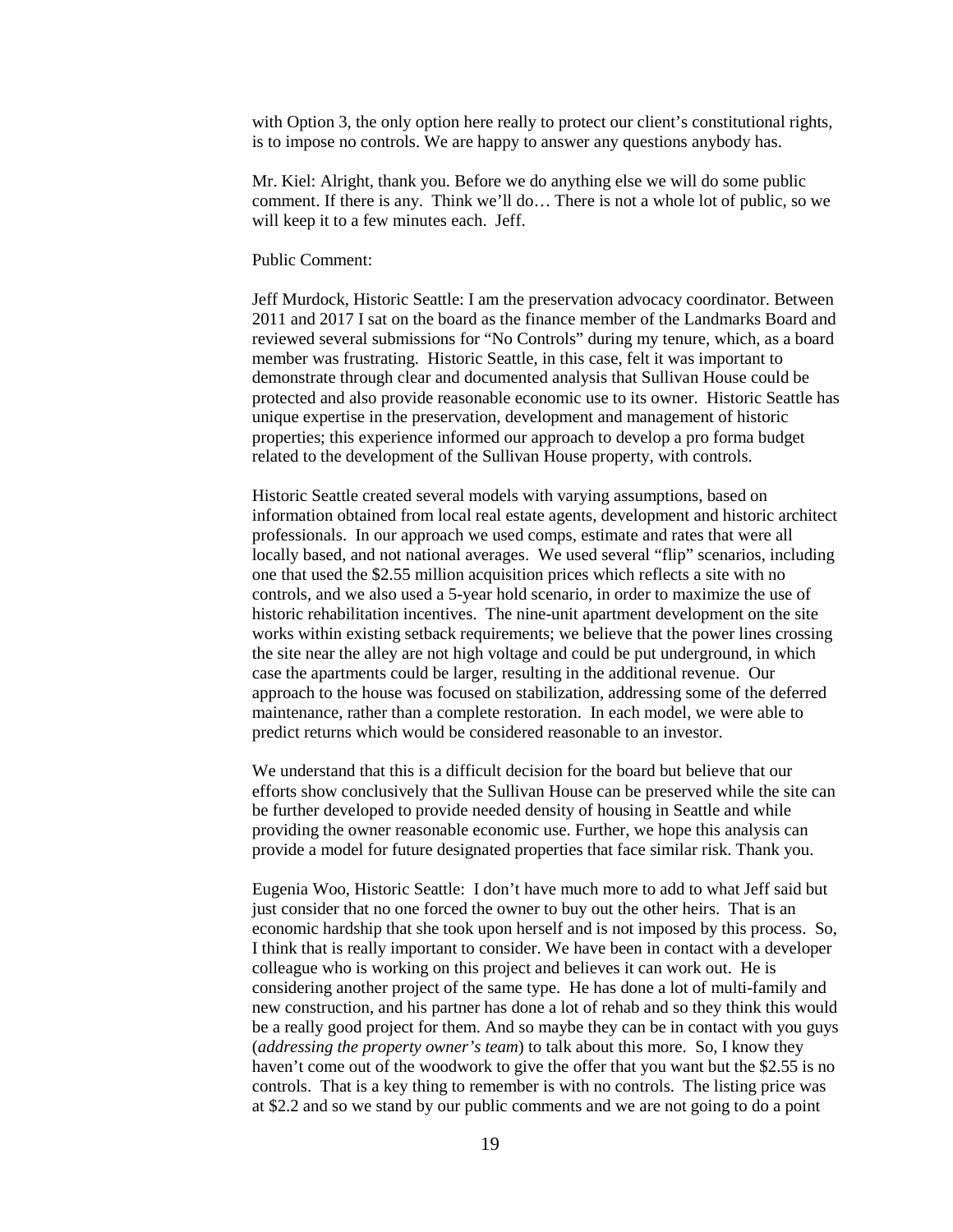counter-point because we don't have that time and we don't want to confuse the issue with more.

Marvin Anderson: I've been before the board several times particularly with this house I was here for the nomination, the designation and now I am here today. You have seen some of the work that my office did in Historic Seattle's report. The pictures that the attorneys show you don't scare me, they get me excited – this is what I do every day and I have done every day for 30 years. I've got a great deal of experience, the numbers, I stand by them, I'd be happy to answer any questions about them in how we got there, and I can show you projects that we are doing in that price range. We are rehabilitating historic houses in that price range. I think what is exciting to me about this project are two things: 1) it is very unique. We have a great old house here, it's got a lot of integrity. We also have an area on the site that could support redevelopment. Not every project can do that. This is a win-win situation. We can win in saving a historic house and we can win in adding housing in Seattle without tearing down historic buildings. This is a unique case and I think the numbers bear that out.

Steve Clark: I've been in Seattle area for 48 years. I've been involved with construction and real estate for 30. I am not here on behalf of the buyer, but I want you to know that I am the real estate agent that helped them create the contract. I just want to speak to the viability of the offer. The buyer is Denizen Properties, they have a number of town home construction projects that they have done in the Seattle area. They are a group of architects and developers and real estate agents that have been in Seattle for decades. The \$2.55 offering price is based on no controls. But I wanted you to know it is a real offer. They have actually built units right across the street on  $15<sup>th</sup>$  and Olive that is an example of their work. It is something that they purchase and actually follow with the construction. Some of the other things that I've done is that I've talked to lending companies and they look at this project and they say, 'well you would actually have to bring a lot of money to the table'. This isn't something where you can put 20% down and get a loan to open up Pandora's box and get started. They are talking about you have to show up with 60% down and be able to show a large amount of reserves to have available. So, this isn't a typical construction project or typical restoration. Also, I would think about putting other units on the back of the property. I think that's really speculative to be able to assume that you can get nine when there's that is assuming that you wouldn't have a problem with the setback of the power cables. I was involved with wireless infrastructure for years and worked with PSE and Seattle City Light and we would put cell sites on utility poles. Well often times we'd think great we could just put these power lines underneath the ground and we could put a cell site here without having to raise it. Well there's very few times where you can actually put power lines that at least that I've come across that you can take an overhead powerline and put it underneath the ground. So, I think that there is a lot of speculation in the report. There is a lot of information, but I don't think that you can get the ability to get nine units back there. And also, as much as I love old houses, this is in such disrepair in my opinion it is the opportunity to restore this that passed by years ago. Thanks.

Mr. Kiel: is there any other public comment? Not sure if we missed somebody. Alright.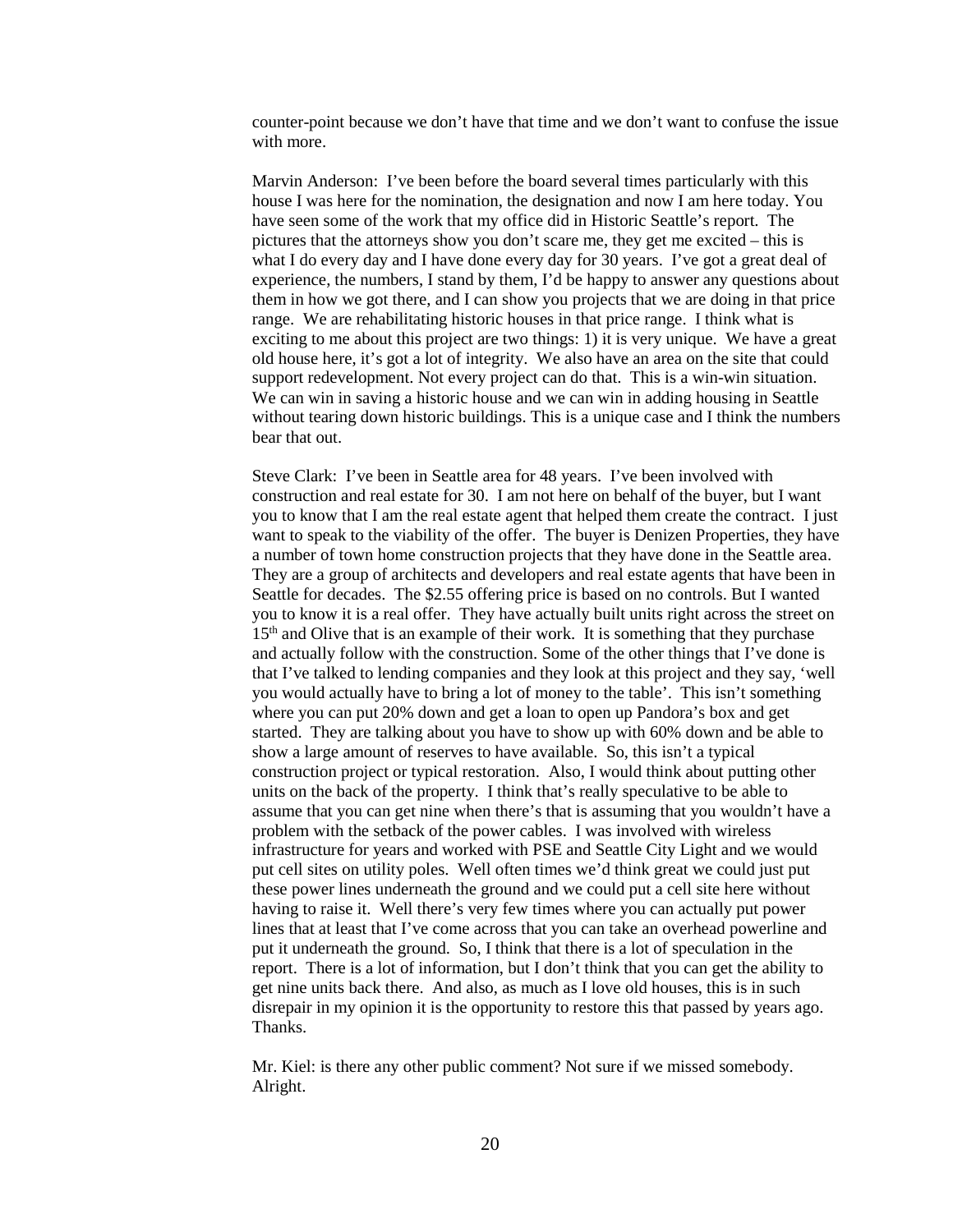Mr. Ranade: can I respond to a couple of the comments from Historic Seattle?

Mr. Kiel: there is really not a forum for that. I think we have already had the back and forth from this *unintelligible*. Next we are up to board deliberations. I'll open it up to the board for any comments or thoughts that you have.

Mr. Coney: You know we have gotten into the weeds way too far on this and I think there have been various scenarios presented. You (*addressing the property owner's team*) said it could, maybe meet these – I think you were being sarcastic, but you said it could meet some of the proformas that were presented. So, there is a range of opinion. There is a range of numbers. You've heard opinions on both sides, but I think what it boils down to is there's still for me a reasonable opportunity for this house to be historic and be renovated and to have a reasonable economic use and a reasonable rate of return. So, I'm going to be for the Controls and Incentives as they have been presented by Erin and that's it I guess.

## Mr. Kiel: *unintelligible.*

Ms. Barker: I'm going to jump in. I echo what you said. I am saddened that the owner's representation of apples is not apples and apples, it is apples and kumquats. And there is solid information from people who have vast, vast capital V A S T experience in doing this sort of work, and I am supportive of the Controls and Incentives on this property.

Mr. Treffers: I'll jump in. I just first would like to recognize and thank all the time energy effort money by the owners, by our board members, and by Historic Seattle to provide us with this information. As you said, the vast expertise that has provided us with a vast amount of information. A lot of which is conflicting. But I really look back to our Ordinance and the process that it outlines and I'm looking at how we worked through the nomination and designation process and to that I do take little issue with what you said. That there is benefit here because that has been worked through and we already voted and acknowledged that as a board. So, I think that we wouldn't be here if we didn't think there was public benefit and our Ordinance recognizes that. That there's public benefit even in private residences that they contribute to our city and that they are things that we can all enjoy. So, I think that is worth recognizing. Where we are in the process as well. So now we are to Controls and Incentives and I looked through as we worked through this process. What we would normally impose on a building for Controls and it says to consider those things that we identified in the designation. I think that the Controls agreement that staff has put together recognizes that. It feels standard and reasonable with all our other controls and incentives agreements and I appreciate that extra considerations as far as allowing for development on the property. So, with that I know that there is the one final component of our Ordinance, it says we should not deprive a property owner of a reasonable return. I think we have seen that it is subjective where those numbers land. In this case I'm erring on the side that we have heard enough information that there is potential for reasonable rate of return and there is still the opportunity for this to be taken to the Hearing Examiner, so we are not the final say ultimately. We might be at this step in the process, so I feel there is still opportunity to argue that to other at one extra level. I'm losing my train of thought with the *unintelligible.* But so with that I'm in support of the Controls and Incentives that we have here today.